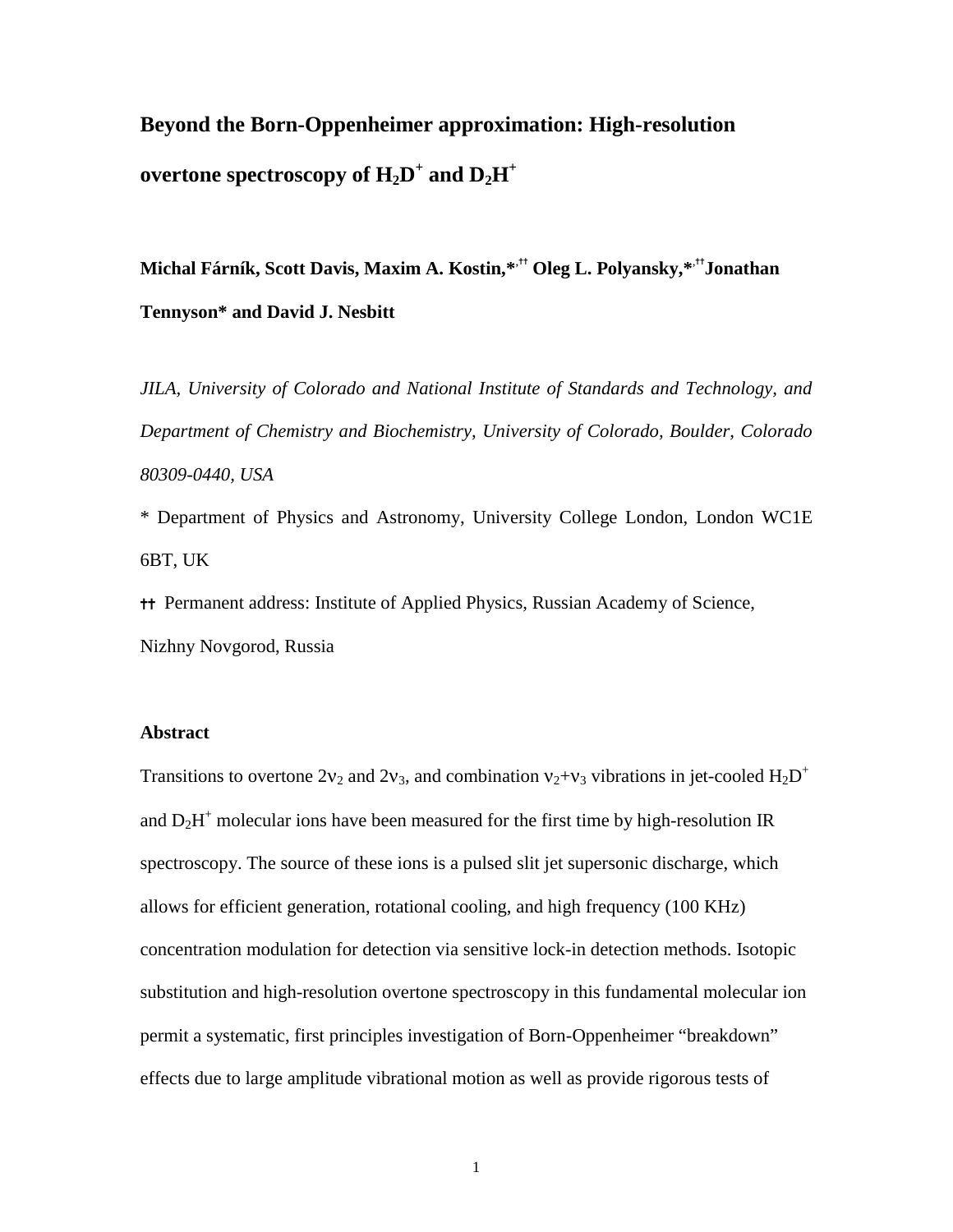approximate theoretical methods beyond the Born-Oppenheimer level. The observed overtone transitions are in remarkably good agreement  $(< 0.1 \text{ cm}^{-1})$  with Born-Oppenheimer *ab initio* theoretical predictions, with small but systematic deviations for  $2v_2$ ,  $v_2 + v_3$ , and  $2v_3$  excited states indicating directions for further improvement in such non-Born-Oppenheimer treatments. Spectroscopic assignment and analysis of the isotopomeric transitions reveals strong Coriolis mixing between near resonant  $2v_3$  and  $v_2 + v_3$  vibrations in  $D_2H^+$ . Population-independent line intensity ratios for transitions from common lower states indicate excellent overall agreement with theoretical predictions for  $D_2H^+$ , but with statistically significant discrepancies noted for  $H_2D^+$ . Finally,  $H_2D^+$  vs.  $D_2H^+$  isotopomer populations are analyzed as a function of  $D_2/H_2$  mixing ratio and can be well described by steady state kinetics in the slit discharge expansion.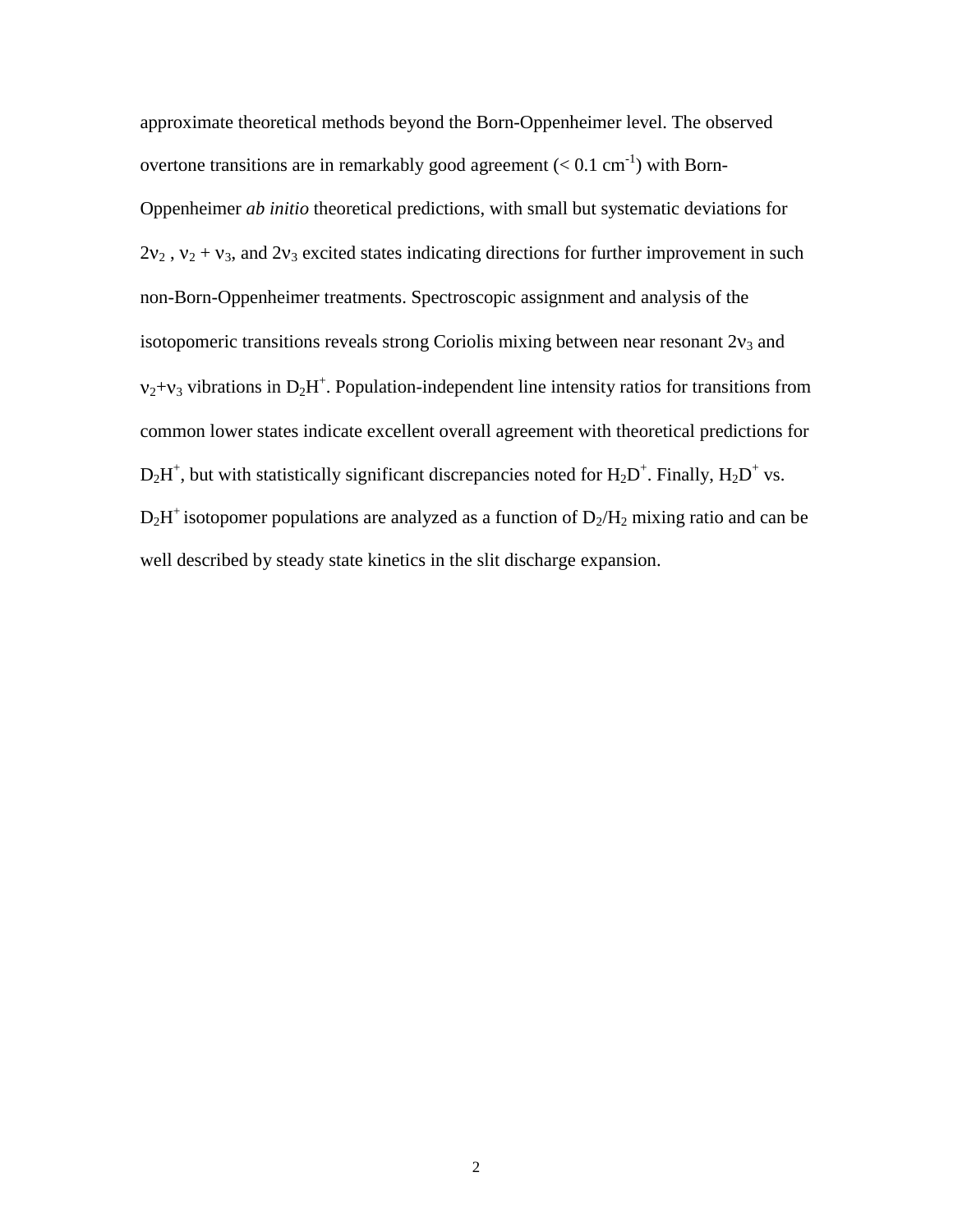### **I. INTRODUCTION**

Protonated molecular hydrogen,  $H_3^+$ , is arguably the most fundamental molecular ion, playing a central role in a wide range of chemistry, physics, and astronomy.<sup>1</sup> At the theoretical level, this simplest of polyatomic molecules (i.e., 3 H nuclei and 2 electrons) has served as a benchmark system for development of high accuracy *ab initio* methods, especially as a prototype of treatment of 2e three-center bonding. In addition to its fundamental theoretical challenges, the  $H_3^+$  ion is also of significant experimental relevance, since it is readily formed via ion-molecule reaction of molecular hydrogen with  $H_2^+$ ,

$$
H_2^+ + H_2 \to H_3^+ + H. \tag{1}
$$

As a result,  $H_3^+$  plays a key role in environments where molecular hydrogen gas is ionized, specifically in molecular hydrogen dominated plasmas. Since hydrogen is by far the most abundant element in the universe, with molecular hydrogen dominating in the cool regions, formation of  $H_3^+$  ions is therefore expected to be of ubiquitous astrophysical significance. Indeed,  $H_3^+$  has already been detected in the atmospheres of planets<sup>2-4</sup> and discovered both in molecular clouds<sup>5-7</sup> as well as the interstellar medium.<sup>8,9</sup>

As a consequence of such broad scientific interest, the  $H_3^+$  ion and its isotopomers have represented ongoing targets of extensive experimental and theoretical effort.<sup>10-15</sup> The laboratory spectrum of  $H_3^+$  ion was first measured in 1980 by Oka, <sup>16</sup> followed by spectroscopic studies of fundamental,  $17,18$  overtone,  $19,20$  and vibrational hot bands.<sup>21</sup> It is worth noting that even partially deuterated isotopomers of  $H_3^+$  can also be of astrophysical importance, despite the fact that the cosmic abundance of deuterium is generally accepted to be only  $\approx 10^{-5}$  of that of hydrogen. This is because exothermicities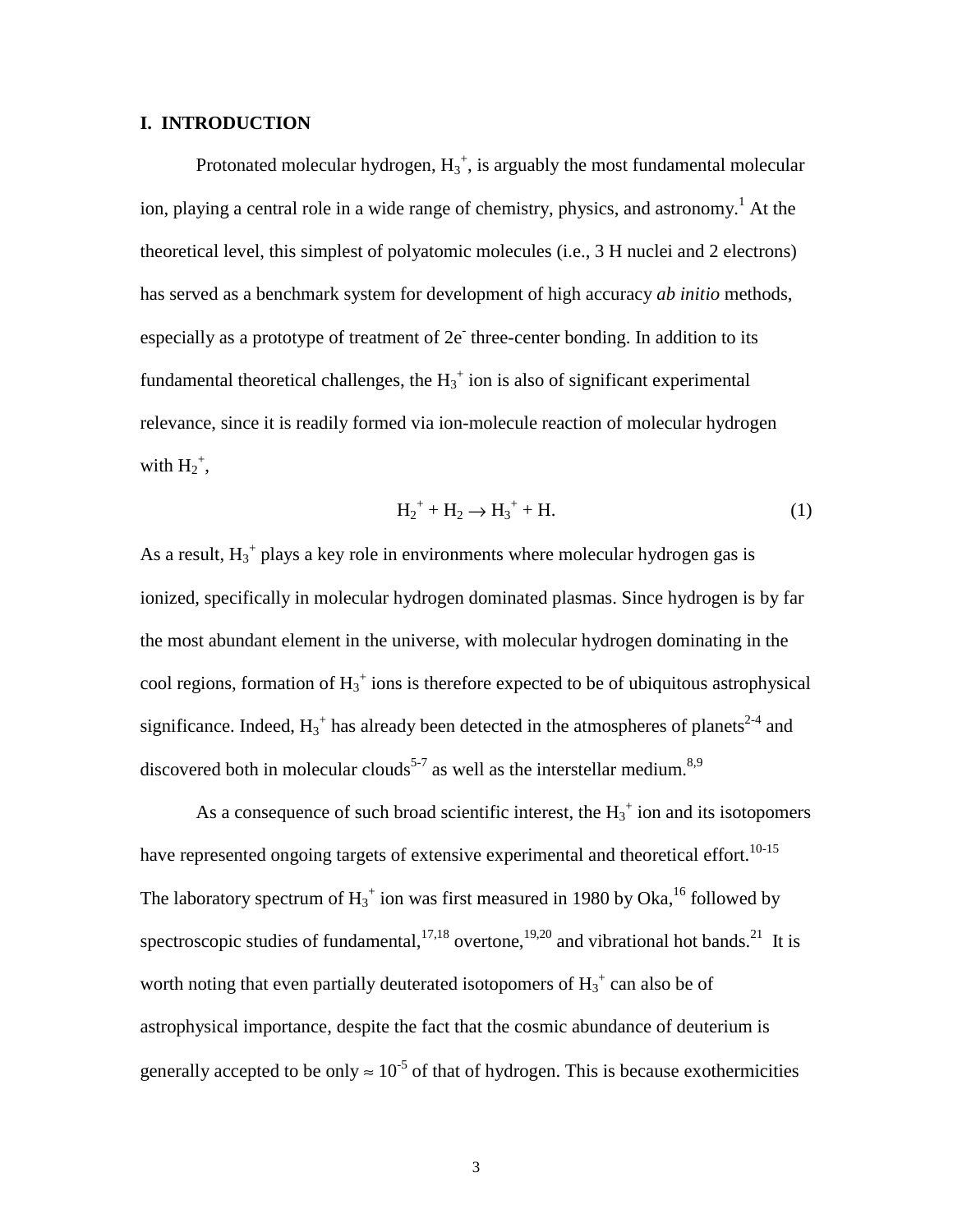of H/D exchange reactions are driven by zero-point vibrational effects, which therefore strongly favor D vs. H atom incorporation. Particularly in cold interstellar regions, this can lead to greatly enhanced isotopic fractionation effects (to form  $H_2D^+$  in particular), stimulating laboratory interest in the partially deuterated molecule ions as well. For example, the fundamental vibrational bands have also been observed and analyzed for both  $H_2D^+$  ions<sup>22,23</sup> and  $D_2H^+$  ions.<sup>24,25</sup> Due to lower populations and weak transition strengths, however, it has proven challenging to extend such isotopomer studies into the overtone region, despite the need for such efforts to guide astronomical observations. As the primary thrust of this work, overtone/combination band transitions for these partially deuterated isotopomers are reported for the first time, using the high-resolution IR spectroscopy combined with concentration modulated slit discharge techniques to achieve the requisite sensitivity levels.

In addition to astrophysical importance, there are other compelling reasons for fundamental spectroscopic interest in these isotopomers. Though a reasonably accurate description of 2-electron bonding in  $H_3^+$  and isotopomers is available from conventional electronic structure calculations, the level of effort required to match experimental observation to spectroscopic accuracy is far from trivial. Specifically, large amplitude motion of the H/D nuclei leads to considerable complications and challenges in the nuclear dynamics for this light three-atom system. Indeed, Tennyson and co-workers<sup>26,27</sup> have clearly shown that a large contribution to error in the *ab initio* determination of H<sub>3</sub><sup>+</sup> rotation-vibration state energies arises from the breakdown of the fundamental Born-Oppenheimer approximation, i.e., sufficiently rapid electronic motion on the time scale of nuclear displacements to justify the concept of a potential energy surface (PES). In fact,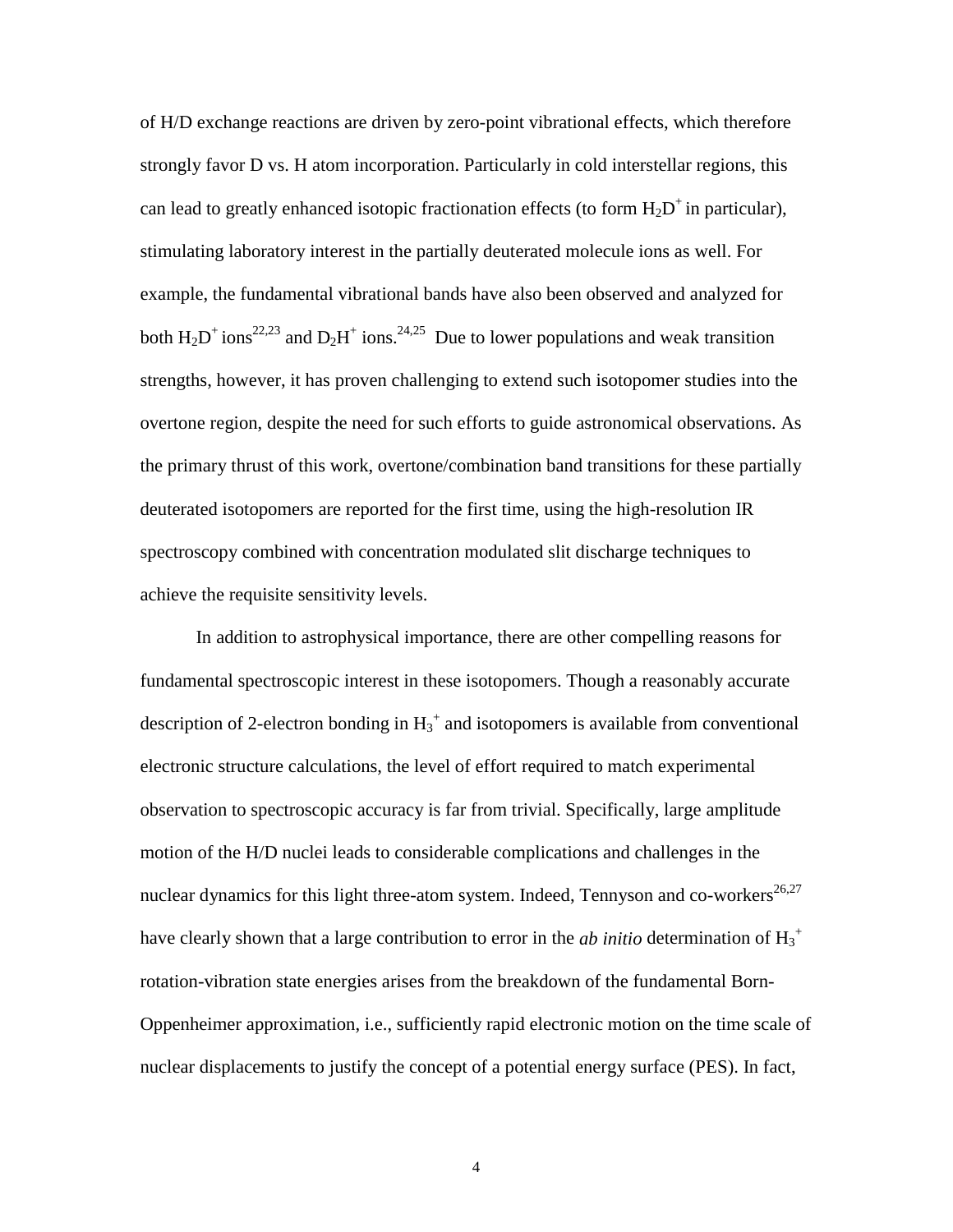the magnitude of such effects for  $H_3^+$  and isotopomers is on the order of several cm<sup>-1</sup> even for fundamental vibration/rotation levels; this is already  $10<sup>3</sup>$ -fold in excess of highresolution Doppler limited spectroscopic uncertainties and predicted to increase further with overtone excitation. The existence of such non-Born-Oppenheimer effects undermines the simple yet virtually universal picture of nuclear dynamics occurring on a well defined, isotopically invariant potential surface. Detailed overtone studies of asymmetrically substituted isotopomers such as  $H_2D^+$  and  $D_2H^+$  are likely to prove especially enlightening, since these ions require additional non-Born-Oppenheimer corrections<sup>28</sup> that are absent in the more symmetric  $H_3^+$  and  $D_3^+$ .

Exact rovibrational solution of  $H_3^+$  and isotopomers as a full five-particle system remains an unsolved challenge. Nevertheless, progress in these directions has been extremely promising based on approximate three particle variational calculations with suitably modified potentials and effective non-Born–Oppenheimer kinetic energy terms in the Hamiltonian.<sup>29</sup> A twin track approach has been adopted, with initial studies improving *ab initio* estimates of both the Born-Oppenheimer potential and the adiabatic correction using previously observed spectroscopic data and more recent studies modeling these using an entirely *ab initio* procedure.<sup>29</sup> Indeed, predictions based on this *ab initio* procedure now reproduce existing experimental data for  $H_3^{\dagger}$  to nearly spectroscopic levels of precision,<sup>29</sup> i.e., within a few hundredths of a cm<sup>-1</sup>. By virtue of the additional non-Born-Oppenheimer terms in the Hamiltonian, a particularly stringent test is provided by the asymmetrically substituted isotopomers, which to date have not been observed beyond the fundamental manifold.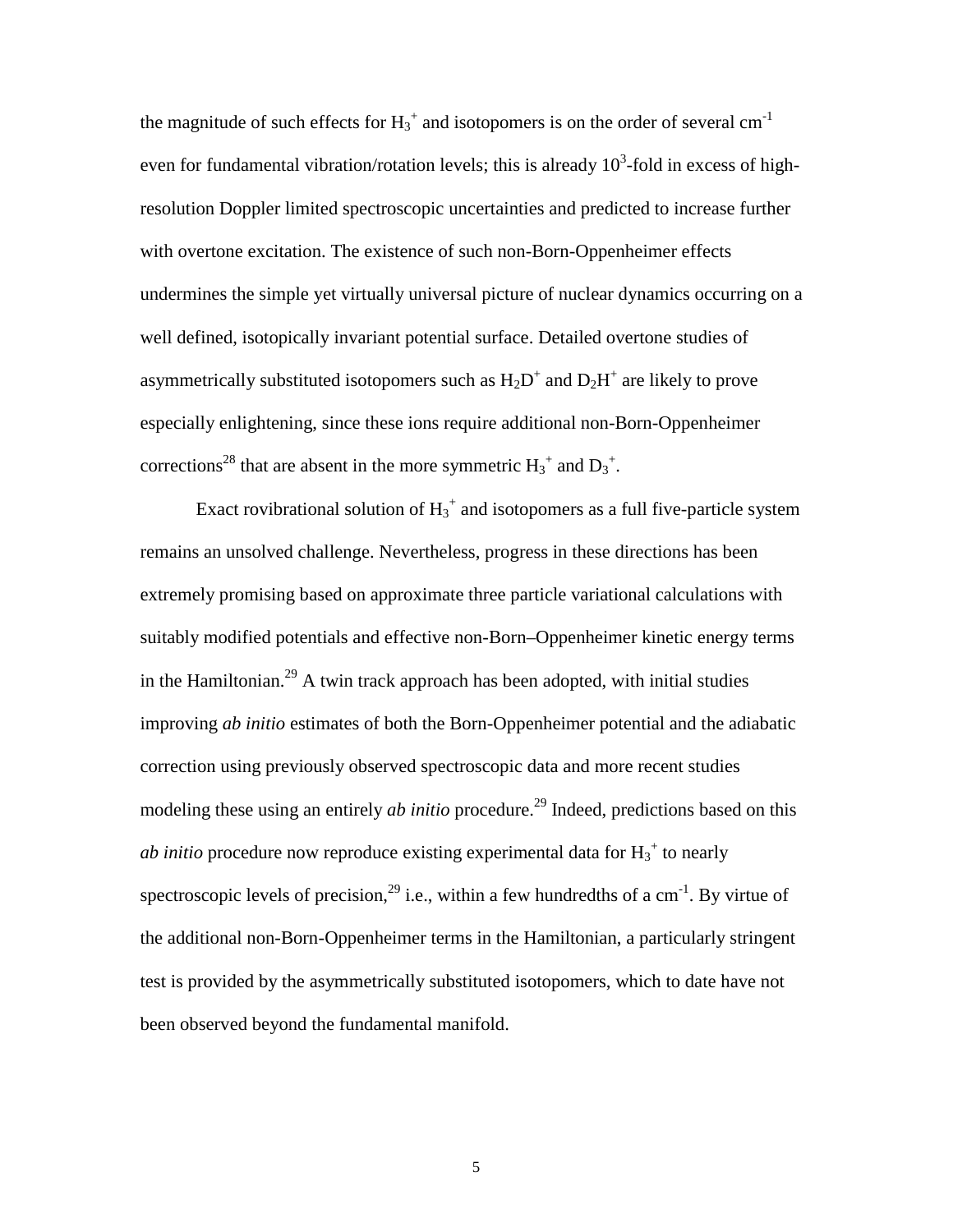This motivates the current high-resolution overtone studies of the  $H_2D^+$  and  $D_2H^+$ species, which form the central thrust of this paper. Our approach can be simply stated. To successfully obtain these spectra, slit jet discharge methods have been modified to "synthesize" high densities of partially deuterated molecular ions, in a jet-cooled configuration suitable for direct absorption IR laser spectroscopy at the shot noise limit. State-of-the-art non-Born-Oppenheimer theoretical predictions are then used to expedite high-resolution searches for overtone stretching/bending rovibrational  $2v_2$ ,  $2v_3$ , and  $v_2+v_3$ transitions in both  $H_2D^+$  and  $D_2H^+$ . Measured line positions and intensities are then compared with theoretical predictions, permitting a rigorous evaluation of such non-Born-Oppenheimer models at high internal energies and as a systematic function of isotopomeric composition.

The organization of this paper is as follows. Section II presents a brief description of the experimental apparatus, with particular emphasis on the slit discharge source and recently implemented concentration modulation technique for study of jet-cooled ions. The spectroscopic results are presented in Sec. III, followed by detailed comparison with theoretical predictions from non-Born-Oppenheimer model calculations. Section IV presents a spectroscopic assignment highlighting the significant role of Coriolis interaction, followed in Sec. V by analysis of line intensities and ion state populations. Section VI presents a steady state kinetic model that successfully accounts for observed  $H_2D^*$  vs.  $D_2H^+$  ion concentrations as a function of  $H_2/D_2$  mixing ratio, which when coupled with nuclear spin conservation rules, provides a preliminary basis for interpretation of ortho vs. para populations. Section VII summarizes and concludes the paper.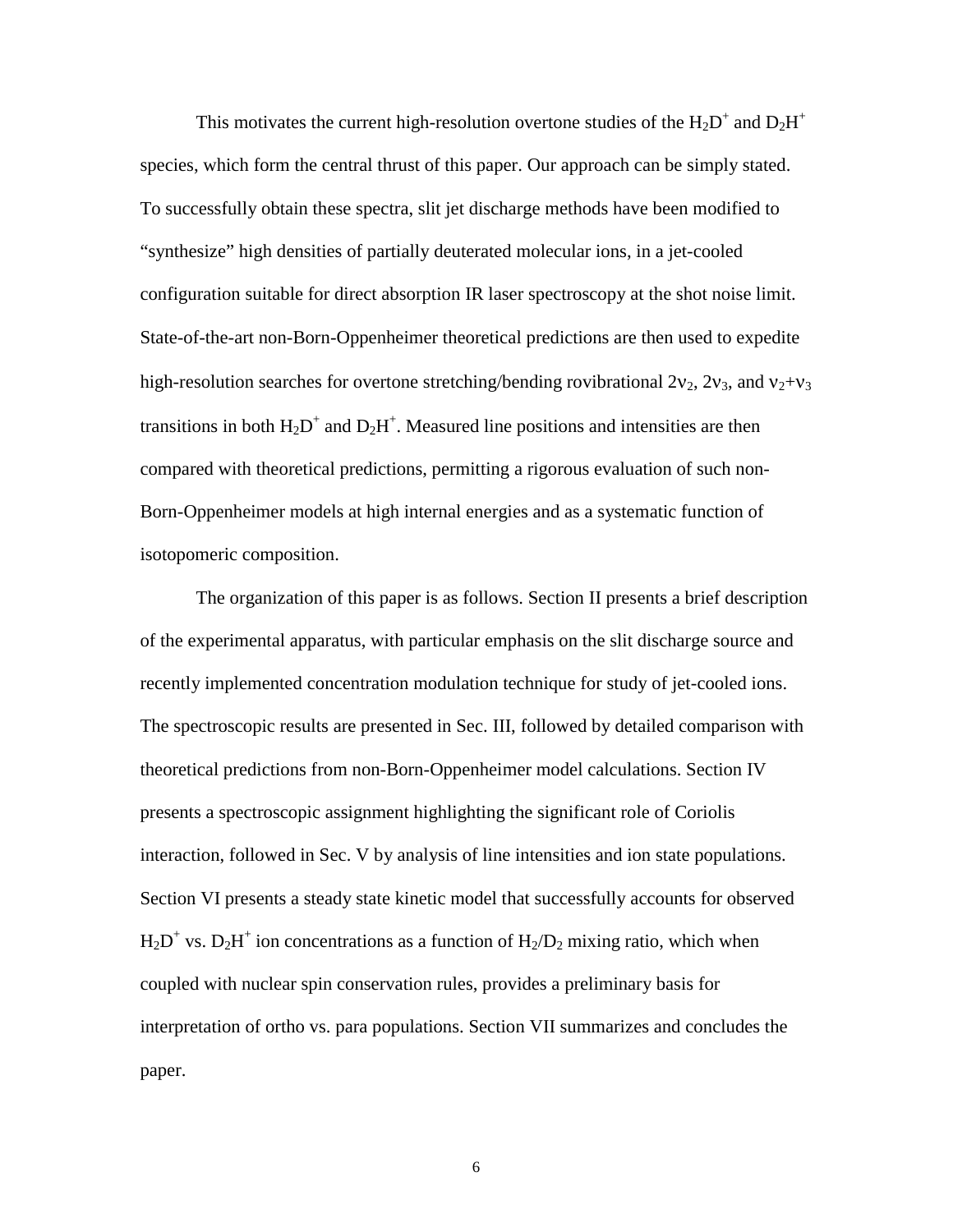### **II. EXPERIMENT**

The present studies have been performed with the near-IR high-resolution spectrometer and a pulsed, slit supersonic discharge source,  $30,31$  for which the concentration modulation technique has been recently implemented.<sup>32</sup> The narrow band (≤1 MHz) infrared light is produced via cw nonlinear difference frequency mixing of visible, single mode  $Ar^+$  (488 nm or 514.5 nm) and dye (R6G) lasers in a temperature controlled LiNbO<sub>3</sub> crystal<sup>33</sup> and split into reference and signal beams. The IR power on the reference beam is monitored with a photovoltaic, liquid  $N_2$  cooled InSb infrared detector. The signal beam is multipassed 16 times via a Herriot cell through the modulated 4 cm long slit jet supersonic discharge and then focused onto a matched InSb detector. The signal and reference beams are then subtracted to eliminate common mode noise from Ar<sup>+</sup>/dye laser fluctuations, resulting in a typical detection sensitivity of  $10^{-6}$  $Hz^{-1/2}$ , or  $\approx 10^{-4}$  minimum absorbance in a 10 kHz detection bandwidth. This is already close to the shot noise limit, but can be further improved by high frequency concentration modulation methods, as described below.

The pulsed, slit supersonic discharge source can generate significant densities (typically  $> 10^{10}/\text{cm}^{-3}$ ) of supersonically cooled molecular ions.<sup>30</sup> By switching the current through the discharge at 100 KHz, concentration modulation methods<sup>32,34</sup> can be employed to effectively discriminate against absorption signals from precursor species present in orders of magnitude greater abundance. The implementation of lock-in detection at these high frequencies also provides additional noise discrimination, resulting in a detection sensitivity of about  $4\times10^{-7}$  Hz<sup>-1/2</sup>. In a 3 KHz detection bandwidth,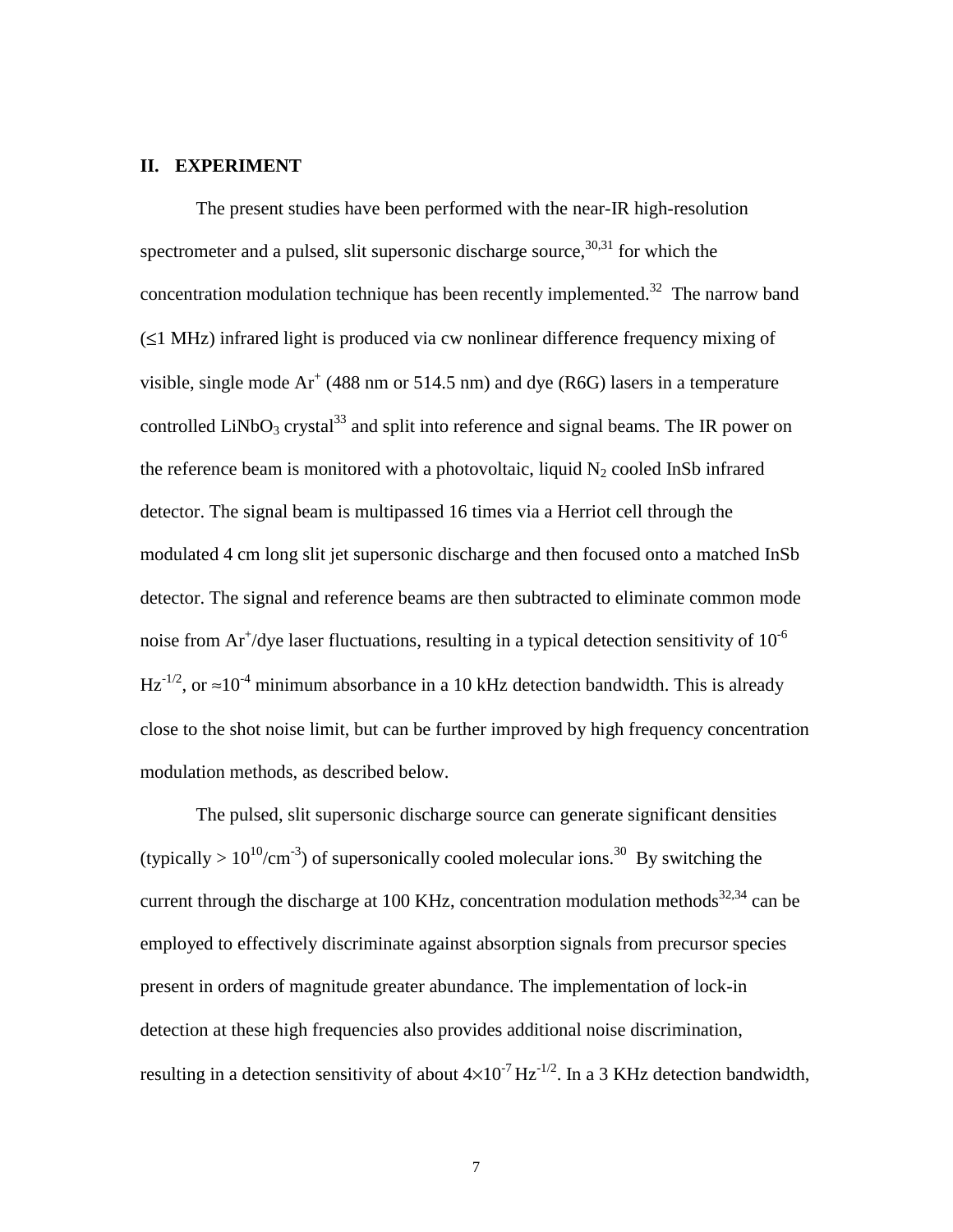this corresponds to  $\approx 2 \times 10^{-5}$  minimum absorbance per pulse, as previously demonstrated for  $H_3^+$  ions.<sup>32</sup> This improvement in detection sensitivity proves to be crucial for the present experiment, where absorbances below  $5\times10^{-5}$  are routinely measured.

Figure 1 shows sample data scans over isolated rovibrational lines, demonstrating roughly the dynamic range of absorbances and S/N ratios for the strongest and weakest transitions observed in  $H_2D^+$  and  $D_2H^+$  ions. Note that peak absorbances are on the order  $4x10^{-5}$  for the weakest lines. Center frequencies are obtained by least squares fitting a Gaussian to the Doppler profiles. Relative frequencies are measured to better than  $\approx 0.0001$  cm<sup>-1</sup> by monitoring dye laser transmission fringes through a stabilized Fabry-Perot optical transfer cavity,<sup>35</sup> to which the  $Ar^+$  laser is servo loop locked as well. Absolute frequency calibration is achieved by referencing spectra to the *R*(0) line of HF at 4000.98919 cm<sup>-1</sup>,<sup>36</sup> which is known to an accuracy better than  $2\times10^{-4}$  cm<sup>-1</sup>.

The ions are formed in the discharge by adiabatically co-expanding a mixture of deuterium and hydrogen at a backing pressure of 300 Torr through the pulsed expansion slit (300  $\mu$ m  $\times$  4 cm). The discharge current for optimum ion intensities is approximately 2 A, with  $D_2$  and  $H_2$  mole fractions varied to achieve maximum production efficiency for either  $H_2D^+$  or  $D_2H^+$  ion. Figure 2 shows the populations of the lowest ortho and para states of  $H_2D^+$  and  $D_2H^+$  ions as a function of the relative  $D_2$  partial pressure, measured for four fundamental transitions. Note that absolute absorbances are measured, which from calculated transition strengths permits *absolute* populations of ions per quantum state to be reported. Although we defer kinetic interpretation of these curves until later in the discussion section, the optimum conditions for production of  $H_2D^+$  ions are achieved with about a 10 % mixture of  $D_2$  in  $H_2$ , while for production of  $D_2H^+$  ions the partial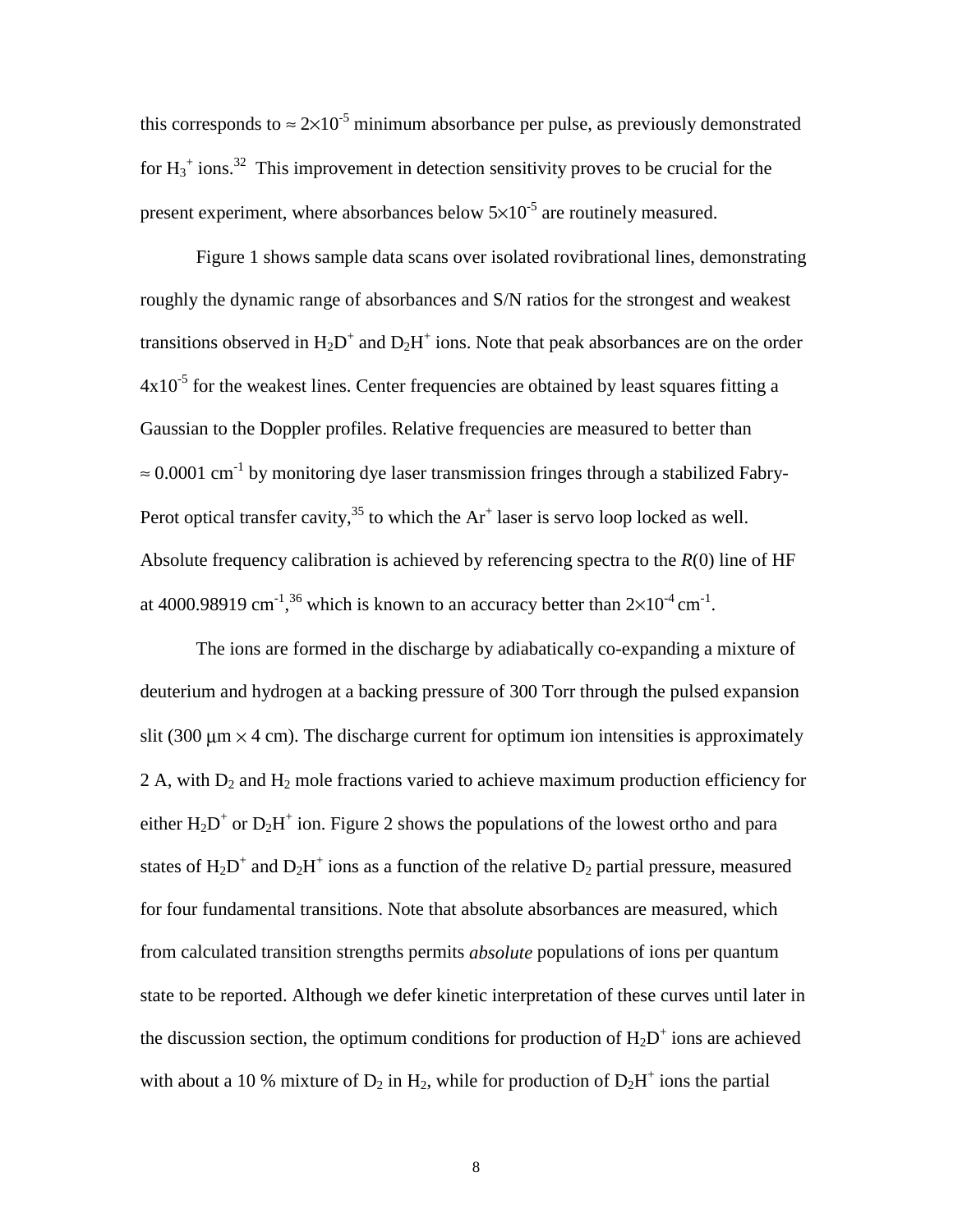pressure of  $D_2$  has to be increased to about 20%. In the previous studies of  $H_2D^+$  or  $D_2H^+$ the optimum conditions for production of these ions were at somewhat higher  $D_2$ concentrations of approximately 20% for the  $H_2D^+$  and 50% for the  $D_2H^+$  production.<sup>22,24</sup> This observation is qualitatively consistent with the significantly lower rotational temperatures  $[T_{\text{rot}} \approx 71(6) \text{ K}]$  obtained in the present experiment compared to approximately 200 K and 150 K in previous studies<sup>22,24</sup> as will be discussed in more detail in Sec. V. These data also permit relative populations of the jet-cooled nuclear spin manifolds to be determined directly, as indicated by the excellent agreement between suitably scaled versions of the ortho and para manifolds for both  $H_2D^+$  and  $D_2H^+$  (see Fig. 2).

Rotational temperatures of  $T_{\text{rot}} \approx 71(6)$  K are characterized from Boltzmann plots, as shown in Fig. 3. These are in fact substantially higher than typically achieved in the slit jet discharge ( $T_{\text{rot}} \approx 10{\text -}30 \text{ K}$ ), due to the use of a predominantly H<sub>2</sub> expansion to maximize production of  $H_2D^+$  or  $D_2H^+$  ions. This avoids proton transfer loss to monatomic carrier gases such as Ar, although at the expense of less efficient rotational cooling with the light diatomic molecule diluent.

Theoretical calculations predict not only the line positions for  $H_2D^+$  and  $D_2H^+$ transitions, but also the line strengths. The line intensity measurements presented below confirm the reliability of these theoretical predictions, which can thus be used to estimate *absolute* state populations from measured integrated line absorbances. The experimental state populations so obtained are plotted as a function of the initial state internal energy in Boltzmann plots. In Fig. 3, two sets of populations for ortho states (full circles) and para states (open circles) are shown for the  $D_2H^+$  ion, both fit to a rotational temperature of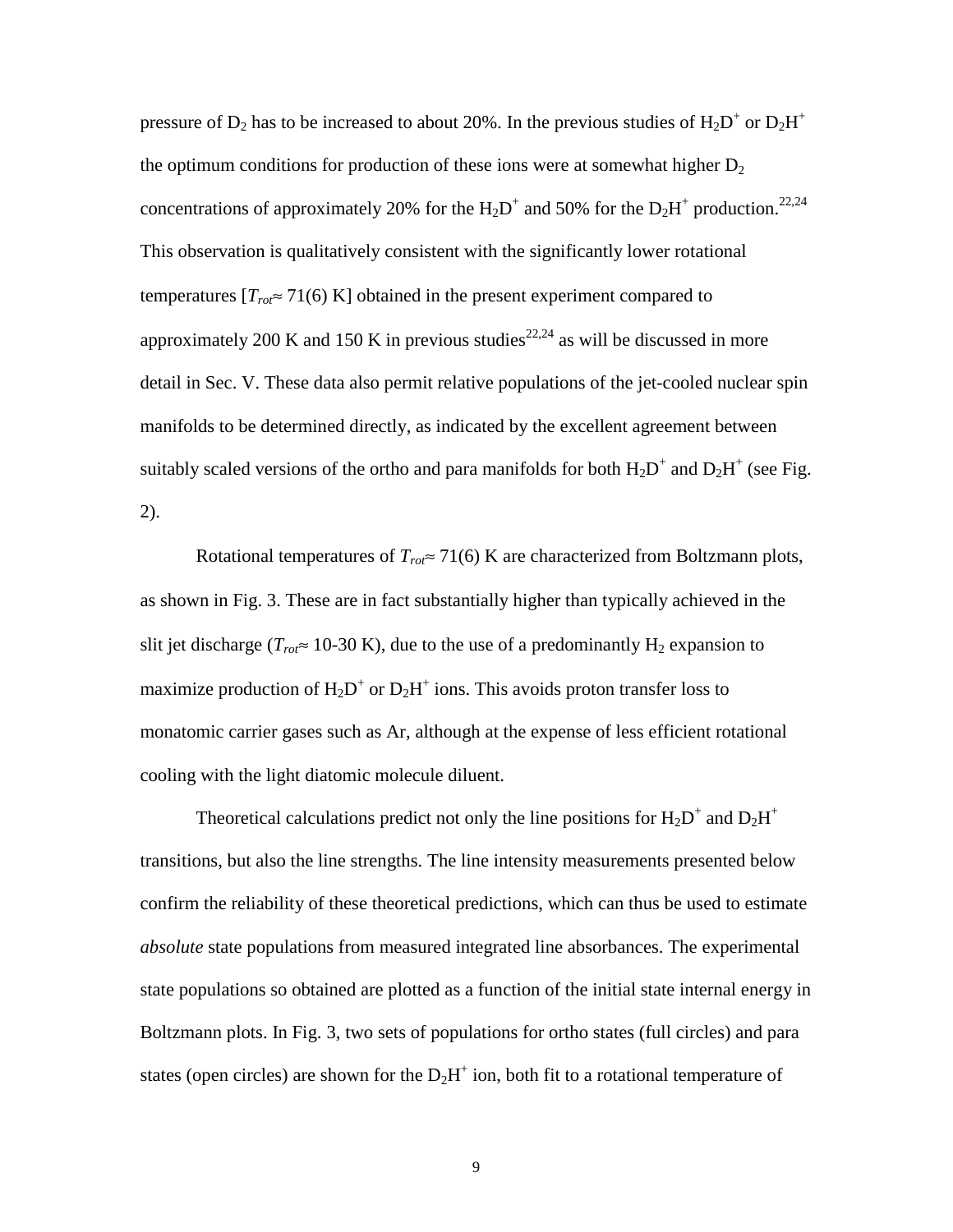71(6) K. The excellent agreement in Boltzmann slopes suggests that the ion rotational temperatures achieve thermal equilibrium in spite of the large asymmetric rotor spacings and less efficient cooling in diatomic hydrogen. This rotational temperature is also in good agreement with the translational temperature  $[T \approx 61(5) \text{ K}]$  measured along the laser beam via high-resolution Doppler linewidth analysis.

### **III. RESULTS: NON-BORN-OPPENHEIMER EFFECTS**

Initial frequency and intensity predictions for these studies were based on the non-Born-Oppenheimer potentials of Dinelli et al.,  $^{28}$  which had been refined using spectroscopy data available at the time. Intensities were calculated using the dipole surface of Rohse et al.37 During the analysis of the present data, however, new *ab initio* frequency predictions were made. Although a detailed description of these non-Born-Oppenheimer calculations is addressed elsewhere,  $^{29}$  the essential ideas can be quickly summarized. These calculations start with high accuracy *ab initio* electronic structure efforts  $[V_{ab\;initio}(Q)]$  augmented with relativistic corrections  $[V_{rel}(Q)]$  to yield a state-ofthe art Born-Oppenheimer surface,<sup>38</sup> i.e.,  $V_{BO}(Q) = V_{ab\text{ initio}}(Q) + V_{rel}(Q)$ , which is then further modified to model mass dependent non-Born-Oppenheimer effects. First of all, the so-called "adiabatic" or diagonal corrections to the Born-Oppenheimer potential surface are included, which yield

$$
V(Q) = V_{BO}(Q) + \frac{1}{\mu^s} \Delta V_{ad}^s(Q) + \frac{1}{\mu^A} \Delta V_{ad}^A(Q).
$$
 (2)

The ∆*VS ad*(*Q*) symmetric adiabatic term is the only non-vanishing term for *symmetric* isotopomers (e.g.,  $D_3^+$ ,  $H_3^+$ ), with a mass factor of  $(\mu^s)^{-1} = \sum_i$  $(\mu^s)^{-1} = \sum 1/m_i$ . Conversely, for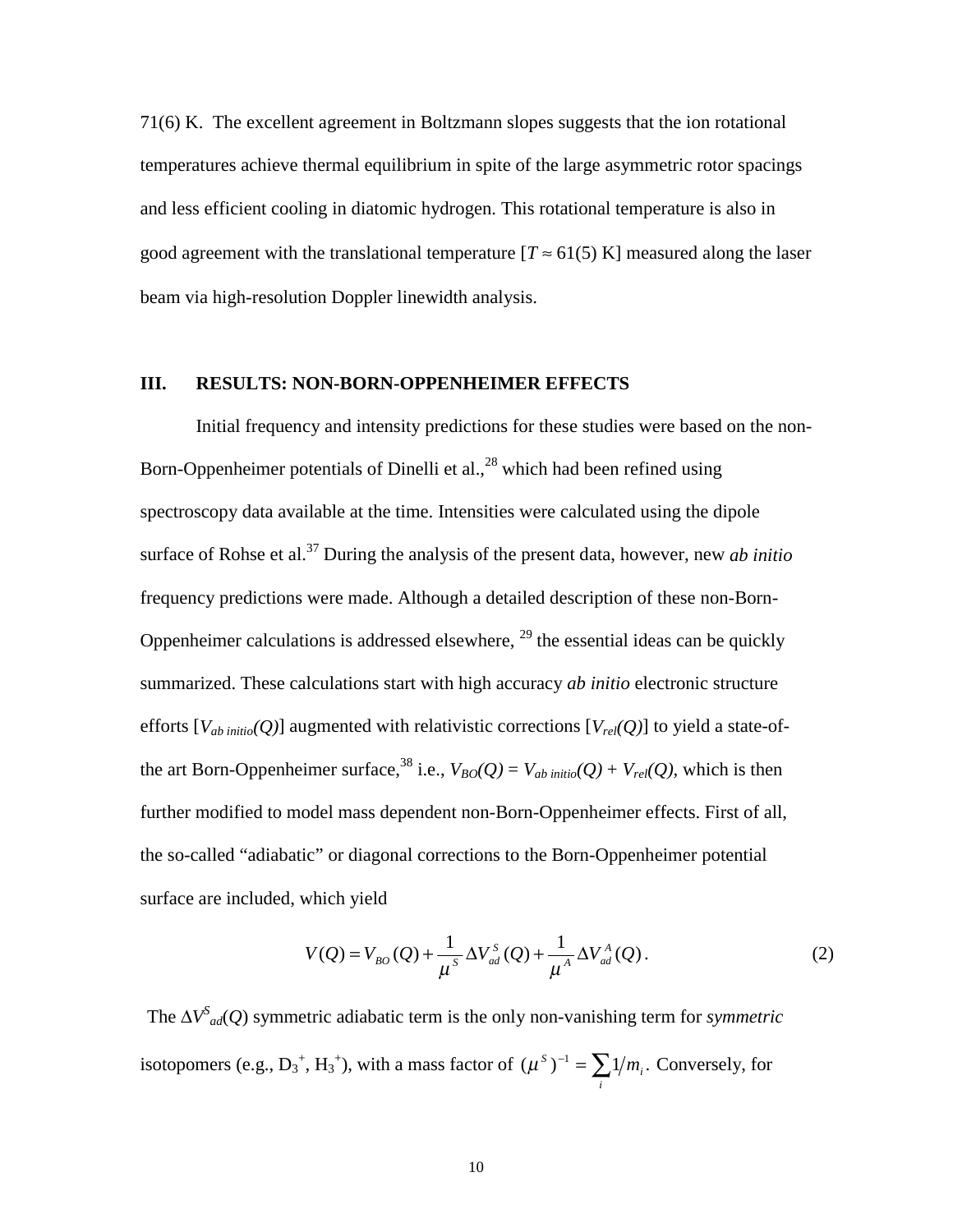*asymmetrically* substituted ions such as  $D_2H^+$  and  $H_2D^+$ , there is an additional correction term,  $\Delta V^4_{ad}(Q)$ , with  $(\mu^A)^{-1} = 1/m_a - 1/m_b$ , where  $m_a$  and  $m_b$  refer to the unique vs. doubly present H/D atoms, respectively.

However, modifying the potential surface with mass dependent terms is not sufficient. In order to implement this approximate non-Born-Oppenheimer model, the kinetic energy operator is also rewritten in a form that explicitly allows different masses for rotational and vibrational motion. As supported by detailed studies of diatomic non-Born-Oppenheimer effects for  $H_2$  and  $H_2^+$  by Bunker and Moss,  $^{39,40}$  the rotational masses in the kinetic energy operator are taken to be the exact *nuclear* masses of the various H vs. D isotopes (i.e., excluding the electron mass). The effective vibrational mass for each isotope is similarly obtained from the  $\text{H}_2$  and  $\text{H}_2^+$  results of Moss, $^{41,42}$  which yield m<sub>H</sub>, m<sub>D</sub> values intermediate between a bare nucleus and full atomic mass. Nonadiabatic effects are then incorporated by solving for eigenvalues of this non-Born-Oppenheimer corrected potential and kinetic energy operator Hamiltonian with variational calculations. Numerical convergence of these calculations is better than  $0.005 \text{ cm}^{-1}$ , i.e., safely beyond the limits due to either experiment uncertainty or residual non-Born-Oppenheimer contributions unaccounted for in the present model.

The spectral search for overtone rovibrational transitions in H/D substituted  $H_3^+$ reveals 16 lines of  $D_2H^+$  and 8 lines of  $H_2D^+$  ions [see Figs. 4(a) and (b)], greatly accelerated by theoretical predictions. Indeed, all measured lines are found near to the predicted position (see Tables I and II), effectively eliminating long spectral searches for each ion with sparse transitions extending over  $\approx 300 \text{ cm}^{-1}$ . The theoretical calculations also yield transition strengths, which allow the scans to concentrate on lines with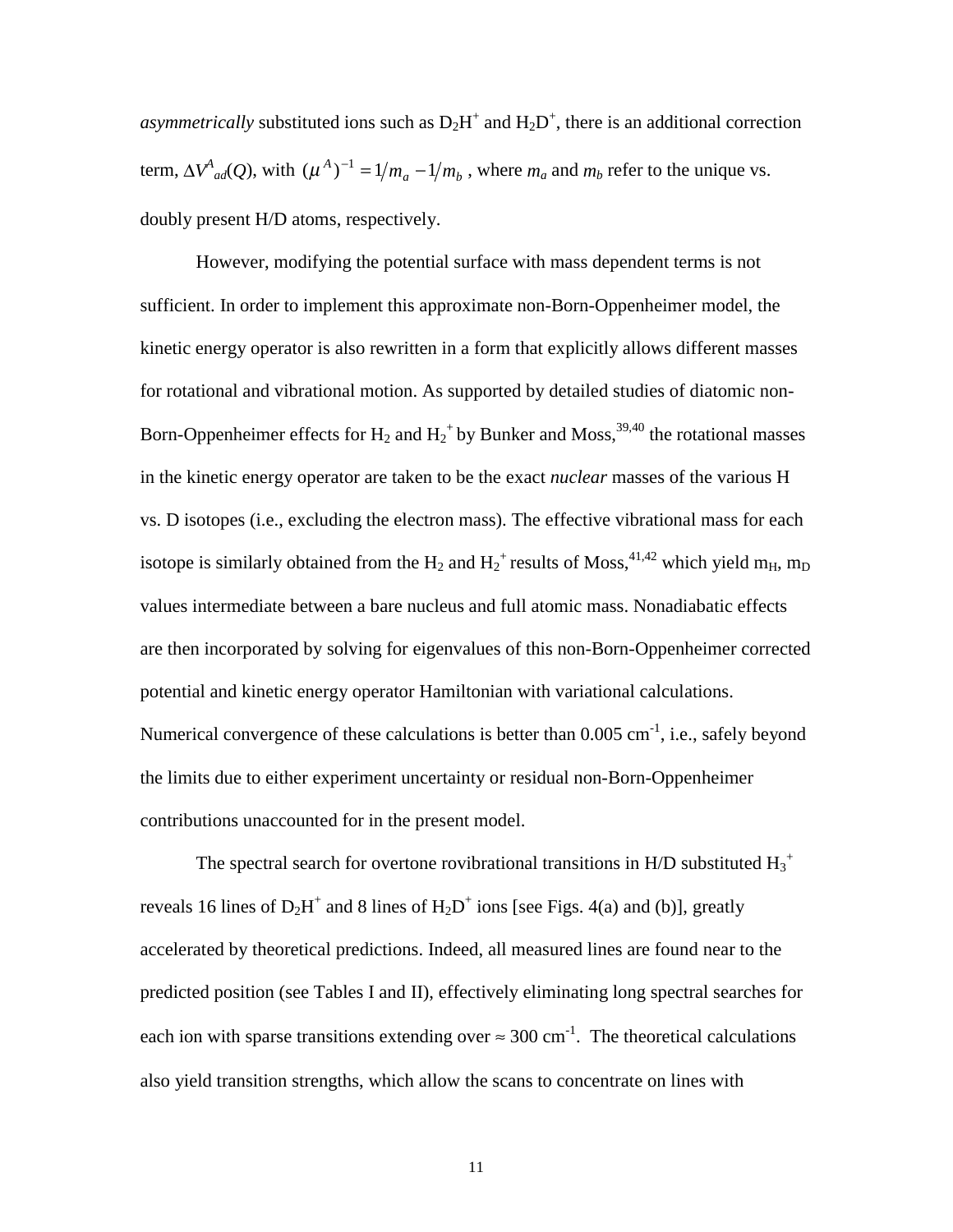intensities predicted above experimental sensitivity limits. Attempts to observe several transitions with intensities below these limits yield negative results, confirming the qualitative reliability of the theoretical predictions. Figure 5 shows a sample scan region, which reveals two close transitions of  $D_2H^+$  ion together with the predicted positions indicated by the arrows. Each transition in the present data set has been scanned repeatedly (3 to 9 times) to confirm both relative frequencies and intensities. Intensity data measured over multiple days of experimentation are normalized to multiple reference peaks.

Tables I and II summarize the line positions for  $D_2H^+$  and  $H_2D^+$  ion, respectively. As the primary interest in these  $H_2D^+$  and  $D_2H^+$  species relates to rigorous high-resolution tests of non-Born-Oppenheimer effects, we defer discussion of the spectral assignment and analysis until later in the discussion and instead focus on comparison between theory and experiment. Also listed in Tables I and II are the deviations between the experimentally measured line positions and the spectral predictions reflecting semiempirical and *ab initio* treatment of non-Born-Oppenheimer effects. The second, more accurate set of predictions is based on the use of the ultra-high accuracy *ab initio* + relativistic potential surface,  $38$  including both symmetric and asymmetric "adiabatic" corrections to *V*(*Q*) as well as explicit non-Born-Oppenheimer kinetic energy operator terms.

The data indicate several interesting trends. First of all, there is an overall remarkable level of agreement between theory and experimental results, with maximal discrepancies of only  $\approx 0.2$  cm<sup>-1</sup> for the semi-empirical and less than 0.1 cm<sup>-1</sup> for the *ab initio* predictions. In fact, the majority of the predicted frequencies are within  $0.04 \text{ cm}^{-1}$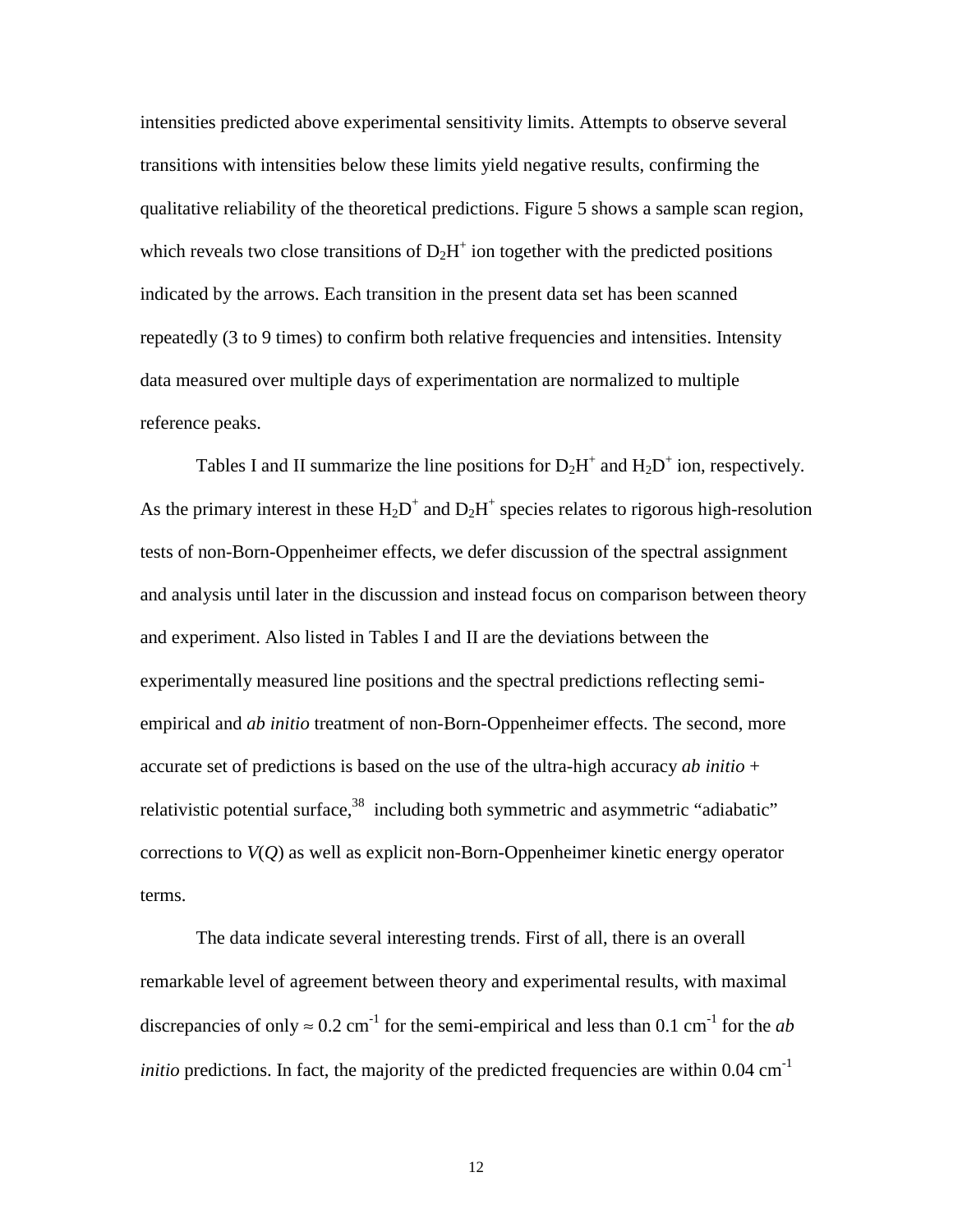of the experimental data. By way of example, sample data and theoretical predictions are shown in Fig. 5 for two overtone transitions in the  $2v_3$  manifold of  $D_2H^+$ , where the arrows below (above) the frequency axis refer to the semi-empirical (*ab initio*) set of predictions, respectively. Indeed, the second set of fully *ab initio* predictions shows roughly an additional order of magnitude increase in accuracy, with a typical prediction error of  $\approx 0.05$  cm<sup>-1</sup> and in line with previous studies.<sup>29</sup> Although still significantly outside the range of experimental uncertainties ( $\approx 0.001 \text{ cm}^{-1}$ ), these results should be compared with intrinsic non-Born-Oppenheimer correction terms on the order of  $\approx$ several cm<sup>-1</sup>. This confirms that the non-Born-Oppenheimer models employed are achieving near spectroscopic levels of accuracy, even for overtone transitions in the asymmetrically substituted isotopomers.

Second, the deviations between semi-empirical predictions and experiment exhibit a systematic dependence on the molecular vibrations involved. For  $H_2D^+$ , for example, the deviations are all positive ( $\approx 0.14 \text{ cm}^{-1}$ ) for  $2v_2$ , negative ( $\approx -0.15 \text{ cm}^{-1}$ ) for 2v<sub>3</sub>, and close to zero ( $\approx \pm 0.021$  cm<sup>-1</sup>) for the combination band v<sub>2</sub>+v<sub>3</sub>. For D<sub>2</sub>H<sup>+</sup>, the non-Born-Oppenheimer effects reverse, as might be expected from the inverted nature of the isotopically substituted D vs. H atoms. For example, the discrepancies are systematically negative ( $\approx -0.04$  cm<sup>-1</sup>) for 2v<sub>2</sub>. The corresponding non-Born-Oppenheimer effects for  $2v_3$  and  $v_2+v_3$  vibrations are more difficult to infer, as the predictions are also influenced by strong C axis Coriolis coupling between the two near resonant manifolds. However, if only transitions to the Coriolis unperturbed states  $(J'_{K'_aK'_c}=0_{00}$  and  $1_{10}$ ) are considered, deviations for 2 $v_3$  are consistently positive ( $\approx$ +0.2 cm<sup>-1</sup>), whereas the  $v_2+v_3$  band yields discrepancies closer to zero ( $\approx -0.075$  cm<sup>-1</sup>).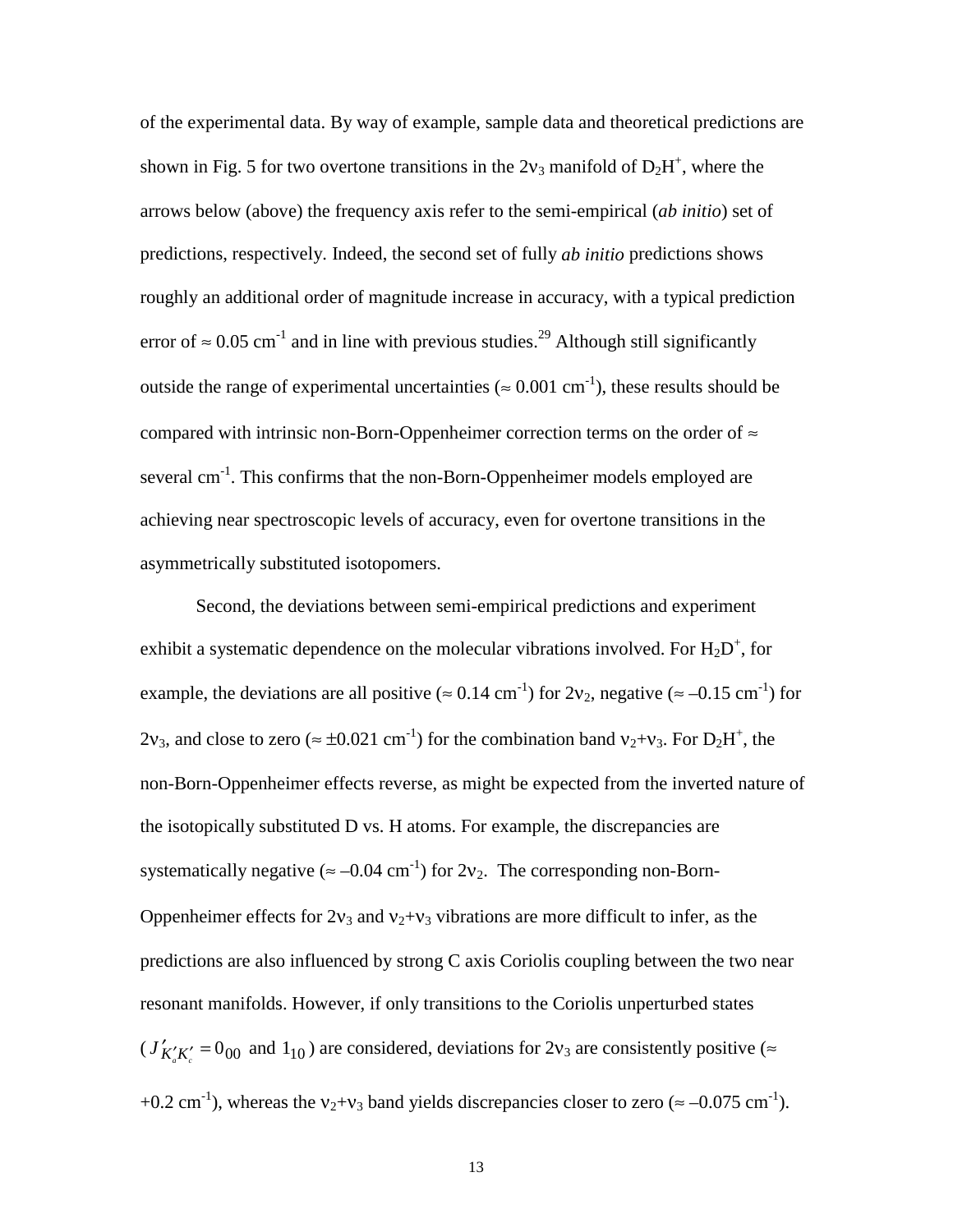These reflect vibrational and isotopic trends that are not completely accounted for in what are effectively extrapolations of the fits of Dinelli et al.28 Conversely, the *ab initio*  predictions yield a significant improvement in precision modeling of non-Born-Oppenheimer interactions. Now the agreement between theory and experiment is improved to  $\approx 0.03$ -0.04 cm<sup>-1</sup>, which captures all rovibrationally non-Born-Oppenheimer effects at nearly spectroscopic levels of accuracy. These results demonstrate that the *ab initio* calculations extrapolate to new spectral regions much more reliably than results based on high quality jets to previously observed spectra. The information gained in these experiments will be used to further refuse theoretical models of non-Born-Oppenheimer effects. $43$ 

### **IV. SPECTRAL ASSIGNMENT AND ANALYSIS: CORIOLIS INTERACTIONS**

Though a primary impetus for the present work has been an experimental test of the *ab initio* non-Born-Oppenheimer calculations, these spectra presented herein also reflect first high-resolution data on  $H_2D^+$  and  $D_2H^+$  in the overtone and combination band region. Due to large rotational constants and efficient cooling in the slit jet discharge, the spectra are extremely sparse, with only the very lowest energies  $(J=0, 1, \text{ and a few } J=2)$ levels) populated sufficiently to detect, and no internal combination differences for independent spectroscopic confirmation of a given assignment. Furthermore, due to the exclusive presence of light H/D atoms in the ions, these overtone/combination band vibrations correspond to large amplitude motion, which leads to anomalously strong vibration/rotation mixing effects. On the other hand, the theoretical predictions of Tennyson specify the two good quantum numbers: rotational state *J* and nuclear spin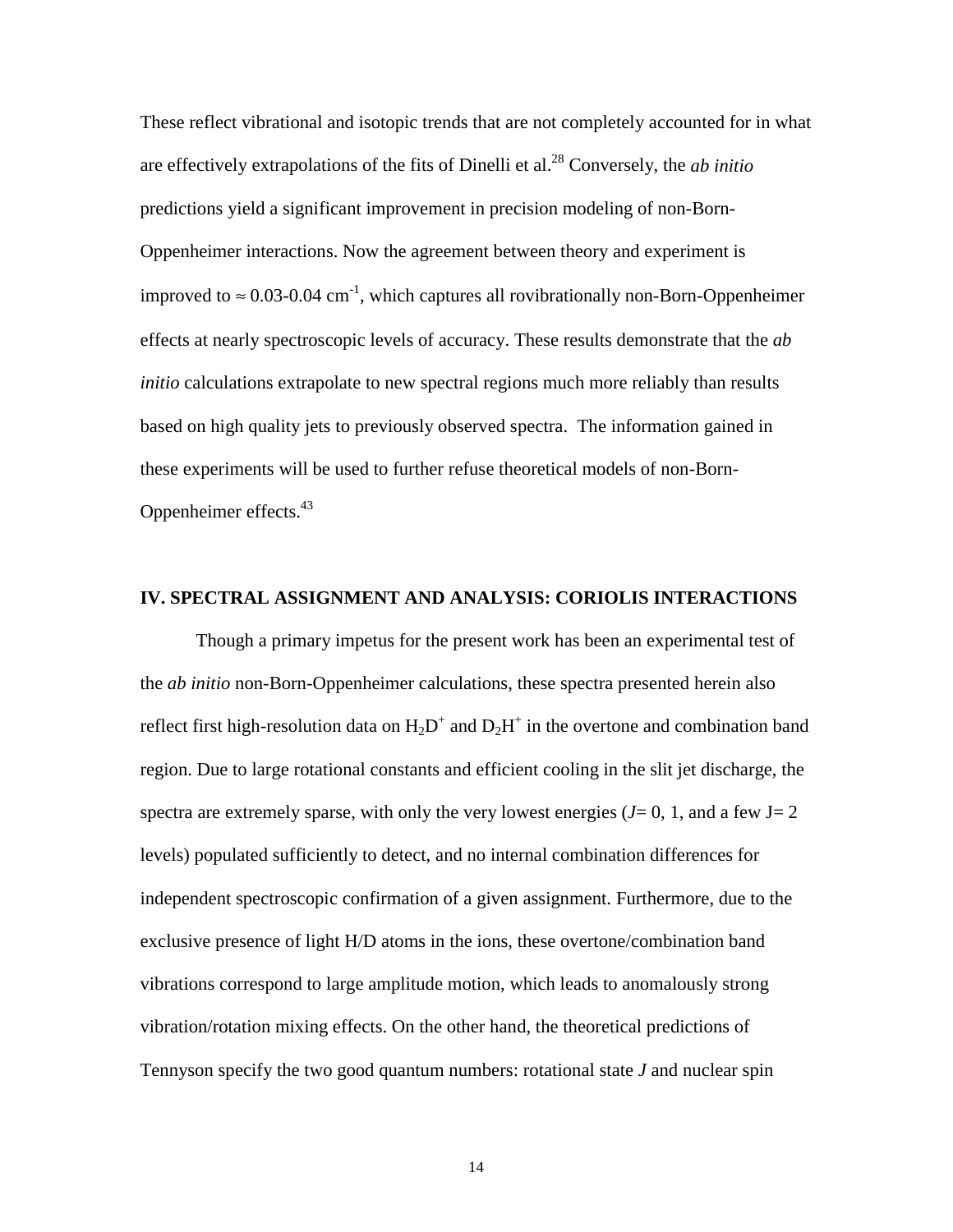symmetry (ortho/para). Thus zero order assignment of these bands as  $J_{KaKc}$  rovibrational transitions is relatively straightforward for unperturbed vibrational states such as  $2v_2$  of  $D_2H^+$ , whose energy levels can therefore be adequately described as a rigid asymmetric top. However, this situation becomes more complicated for the  $2v_3$  and  $v_2+v_3$  modes, which are near resonant with each other and therefore exhibit strong Coriolis mixing effects described below.

Both the  $H_2D^+$  and  $D_2H^+$  ions belong to the  $C_{2v}$  symmetry group and the three normal vibrational modes: a symmetric "breathing" mode  $v_1$ , a bending mode  $v_2$ , and an asymmetric stretch  $v_3$ , with symmetries of  $A_1$ ,  $A_1$ , and  $B_2$ , respectively. Thus by standard group theoretical analysis, both the  $2v_2$  and  $2v_3$  overtone states (each  $A_1$ ) can interact with the  $v_2 + v_3$  combination band vibration  $(B_2)$  via *C*-axis Coriolis coupling, yielding selection rules of  $\Delta J = 0$ ,  $\Delta K_a = odd \Delta K_c = even$ . This implies that 0<sub>00</sub> and 1<sub>10</sub> states are unperturbed, whereas each of the  $(1_{01}, 1_{11})$ ,  $(2_{11}, 2_{21})$ , and  $(2_{02}, 2_{12}, 2_{20})$  states can form strongly Coriolis coupled pairs and triplets. To facilitate spectroscopic assignment of individual transitions in  $D_2H^+$  and  $H_2D^+$  ions, the molecules are therefore approximated as rigid asymmetric tops with Coriolis coupling included via two (or three) state perturbation theory. The rigid asymmetric top molecular constants *A*, *B*, and *C* for overtone and combination vibrations can be estimated by linear extrapolation from

$$
X_{\nu l,\nu 2,\nu 3} = X_e - \Sigma \alpha_i (\nu_i + 1/2), \qquad (3)
$$

where *X* stands for *A*, *B*, and *C*; the equilibrium constant  $X_e$  and coefficients  $\alpha_i$  can be evaluated from the ground state and the first excited state constants for each molecular ion and vibration.23,25 Zero order deperturbed energy levels for the Coriolis coupled states are then estimated from simple rigid top formula and predicted band origins. The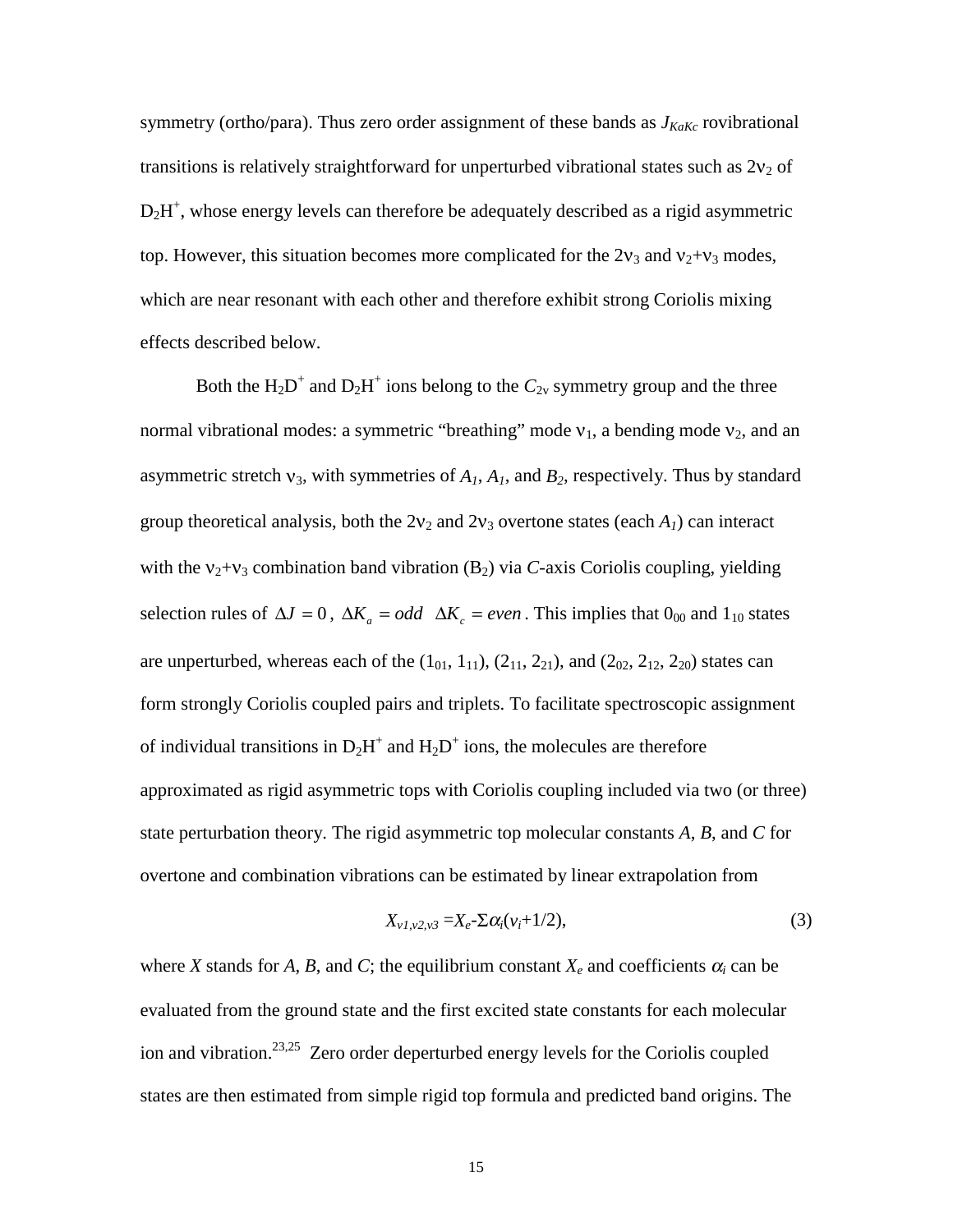rotational dependence of C-axis coupling matrix elements is diagonal in *K* and therefore  $\approx \gamma K_c$  for a near oblate symmetric top, where  $\gamma$  depends only on the vibrational states and therefore is approximately the same for each Coriolis pair or triplet. With least squares selection of γ, this permits term values for each of the Coriolis coupled states to be predicted from simple 2x2 or 3x3 matrix diagonalization.

The predictions for  $D_2H^+$  are shown in Fig. 6 and fully support the Coriolis analysis presented above. The zero order asymmetric top energy levels (dashed lines) are strongly shifted by C-axis Coriolis coupling (arrows) into excellent agreement with the experimentally observed and theoretically predicted term values (full lines). Note that the magnitude of the coupling is comparable ( $\gamma \approx 30 \text{ cm}^{-1}$ ) to the difference in band origins  $(\Delta v_0 \approx 18 \text{ cm}^{-1})$  and indeed "inverts" the zero order asymmetric top level structure in several notable instances (e.g., in  $v_2 + v_3$ ,  $E_{212} \ge E_{202} \ge E_{211}$  and in corresponding  $2v_3$  $E_{110} > E_{212} > E_{201}$ ). This extensive degree of mixing makes an assignment of  $J_{KaKc}$  quantum numbers only approximate, but these labels are nevertheless useful to characterize the predominant parentage in the zero order states.

For  $H_2D^+$  ion a similar analysis has been made, although with fewer transitions measured as a result of the lower ion intensities. The  $2v_3$  and  $v_2 + v_3$  modes are again strongly Coriolis mixed; the magnitude of the coupling ( $\gamma \approx 40 \text{ cm}^{-1}$ ) is comparable to that observed in  $D_2H^+$ , though with smaller effect due to a much larger difference in band origins ( $\Delta v_0 \approx 140 \text{ cm}^{-1}$  vs. 18 cm<sup>-1</sup>). Only ≈10-30 cm<sup>-1</sup> Coriolis shifts are observed, qualitatively preserving the conventional asymmetric top energy level pattern.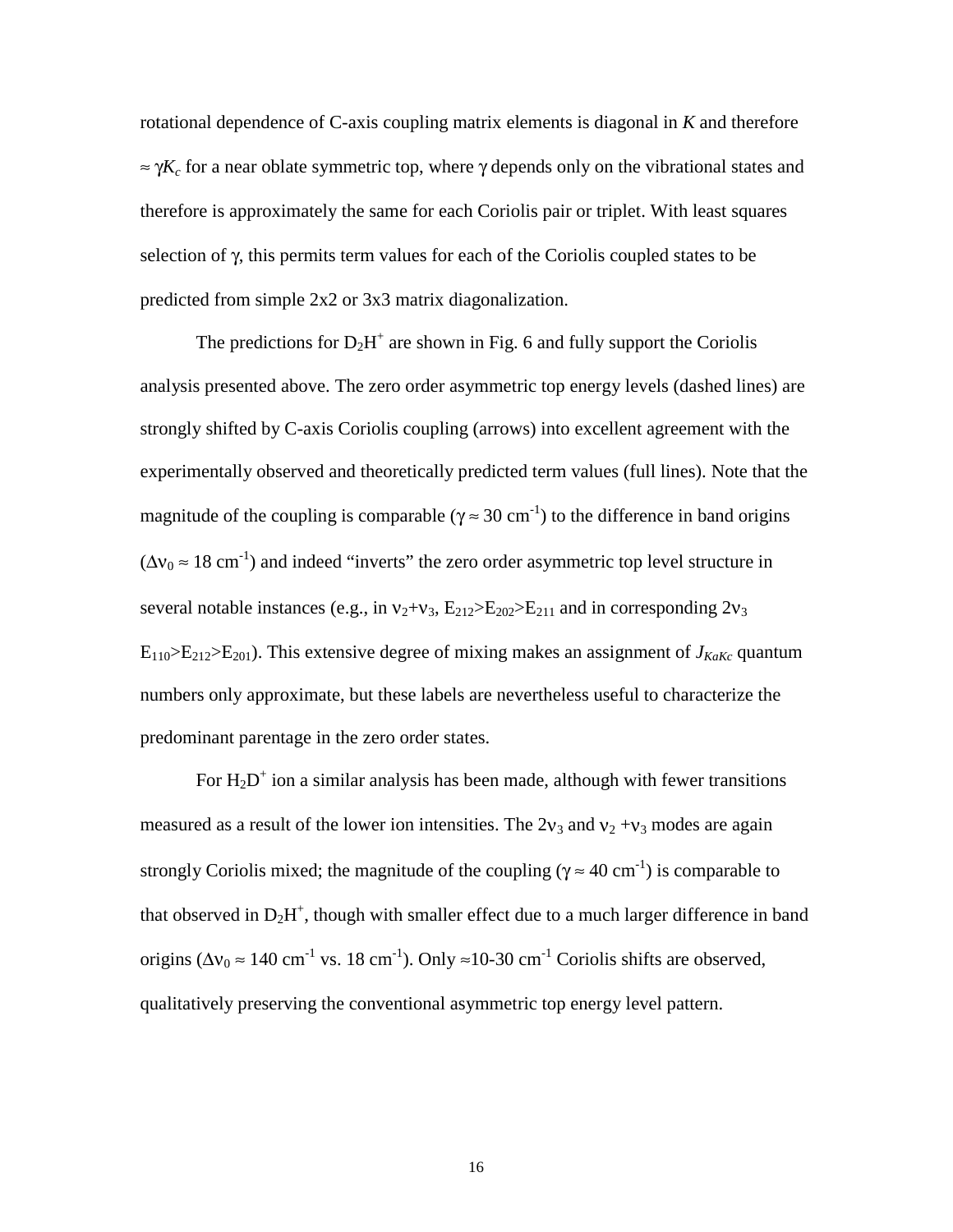### **V. LINE STRENGTHS AND STATE POPULATIONS**

Absorption based measurements also yield valuable complementary information on lower state populations via line intensities. Although experimental line strengths are typically determined far less precisely than spectral line positions, repeated scans over transitions can be used to yield *relative* line strengths to < 10% accuracy. These relative overtone vs. fundamental line intensities can then be compared to theoretical calculations and thereby provide independent assessment of the *ab initio* dipole moment surface at large amplitude vibrational displacement.

The measured integrated absorbance is given by

$$
A = N_0 \cdot l \cdot I_{\left(\omega_{ij}\right)},\tag{4}
$$

where  $N_0$  is the molecule density in the region and  $l = 64$  cm is the total absorption path length. The transition factor  $I(\omega_{if}) = S_0 \times P_i$  is a product of line strength  $S_0$  and lower state population (upper state populations are negligible at these temperatures)

$$
P_i = \frac{Q_{NS} \cdot Q_J}{Q_R} e^{-E_i/kT_{rot}},
$$
\n(5)

where  $Q_{NS}$  is the nuclear spin weight factor ( $Q_{NS}$ = 3 and 1 for ortho and para states, respectively, in  $H_2D^+$ , and 6 and 3 for ortho and para states, respectively, in  $D_2H^+$ ),  $Q_J =$  $(2J+1)$  is the rotational degeneracy, and  $Q_R$  is the rotational partition function. The exponential Boltzmann factor depends on the rotational term energy  $E_i$  and the rotational temperature  $T_{rot}$ . From substitution of  $I(\omega_{if})$  into Eq. (4), the population of a given initial state  $N_i = N_0 \cdot P_i$  can be evaluated from the experimental absorbance and the theoretically predicted line strength  $S_0$ :

$$
N_i = \frac{A}{S_0 \cdot l} \quad . \tag{6}
$$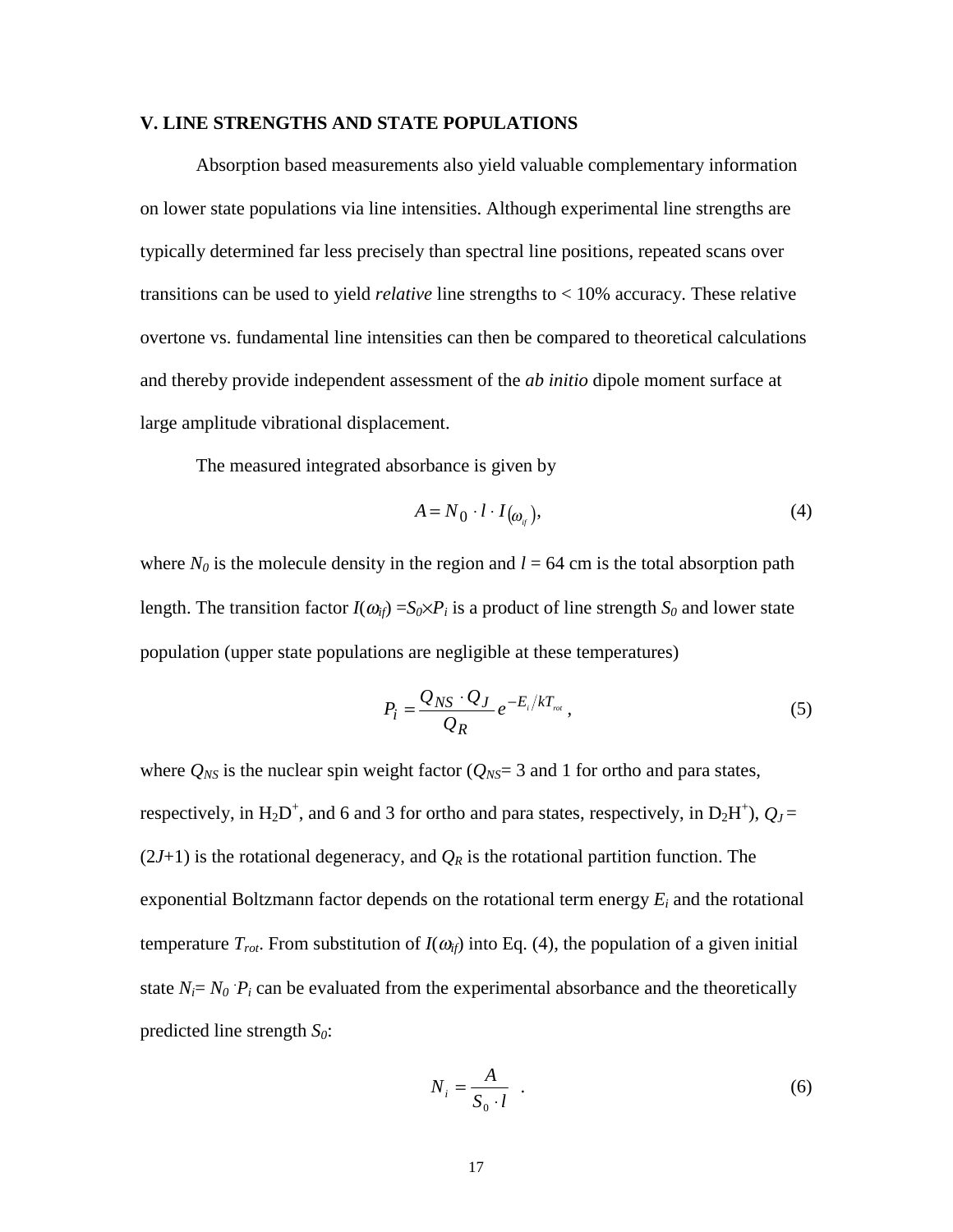Figure 7 displays populations divided by the rotational degeneracy *Ni*/(2*J*+1) for various lower rotational states evaluated from different overtone and fundamental rovibrational transitions. The key point of this plot is that populations inferred via transitions originating from the *same* lower state should obviously be identical; the degree of agreement therefore reflects the accuracy with which theoretical calculations predict the line strength  $S_0$ . One can also isolate and test the rotational dependence of these rovibrational transitions for a given vibrational state. Indeed, the rotational dependence of both experimental and theoretical line strengths is found to be in relatively good agreement ( $\approx$  20%) with rigid asymmetric rotor calculations.<sup>44</sup> Figure 7 is therefore restricted to lower state populations evaluated from a series of vibrational transitions, which in effect focuses on the accuracy of the dipole moment derivative surface.

Figure 7(a) isolates several pairs of transitions from different fundamental  $v_1$  and  $v_3$  vibrational transitions for the  $H_2D^+$  ion. In general, there is very good overall agreement between rotational populations inferred from each pair. The greater abundance of  $1_{11}$  and  $1_{10}$  levels with respect to the lower energy  $1_{01}$  level reflects the higher population of *ortho* vs. *para* states caused by nuclear spin statistics, which will be discussed in more detail in the following section. Similarly, Fig. 7(b) demonstrates excellent agreement between populations evaluated from different overtone  $2v_2$  and  $2v_3$ , and combination  $v_2 + v_3$  vibrational transitions for the  $D_2H^+$  ion. All populations agree within the experimental uncertainty obtained from repeated measurements. This level of agreement provides good support for the high quality of both the *ab initio* surface and dynamical calculations.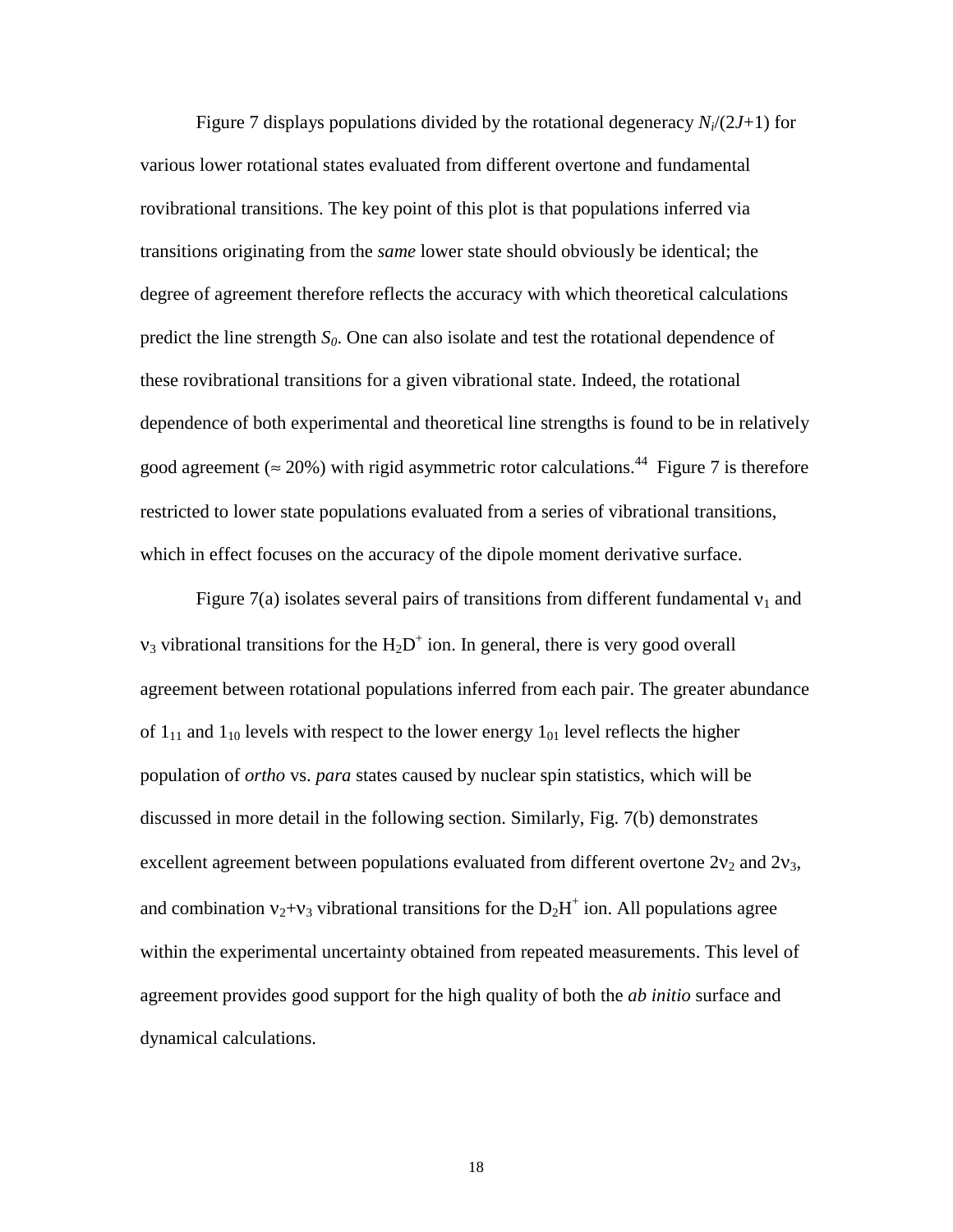On the other hand, significant discrepancies are revealed in populations obtained by comparison between fundamental vs. combination [see Fig. 7(c)] and overtone [see Fig. 7(d)] transitions for  $H_2D^+$  and  $D_2H^+$  ion, respectively. The populations evaluated from combination  $v_2 + v_3$  vibrational transitions are 40-60% *lower* than the corresponding populations evaluated from fundamental  $v_1$  transitions for  $H_2D^+$  ion in Fig. 7(c). Conversely, populations evaluated from overtone  $2v_2$  and  $2v_3$  vibrational transitions for D2H+ [see Fig. 7(d)] are approximately 30% *higher* than those evaluated from fundamental  $v_1$  transitions. It is worth noting that populations inferred from these overtone transitions are consistent with  $v_2 + v_3$  [see Fig. 7(b)], and thus similar discrepancies must also exist between fundamental and combination band vibrations in  $D_2H^+$ .

This level of disagreement is real and will be the subject of further *ab initio* studies. It is worth noting that the present comparison is based on intensities derived from the less accurate semi-empirical wave functions and dipole surfaces, which have since been superceded.<sup>38</sup> Given that the semiempirical predictions for eigenfrequencies are still quite accurate, the dipole surface would seem the more plausible source of such discrepancies. In this regard, the line strength  $S_0$  of a given transition derives from the transition dipole matrix element  $\langle \Psi_f | \mu | \Psi_i \rangle$ , which is conventionally represented by a Taylor series expansion of dipole moment derivatives of  $\mu(Q)$ :

$$
\mu(Q) = \mu(Q_e) + \sum_i \frac{\partial \mu}{\partial Q_i} \cdot Q_i + \sum_{i,j} \frac{\partial \mu}{\partial Q_i \partial Q_j} Q_i Q_j + \dots
$$
 (7)

In this approximation, vibrational intensities in the fundamental bands are dominated by the lowest (i.e., first order) partial derivatives with respect to each normal mode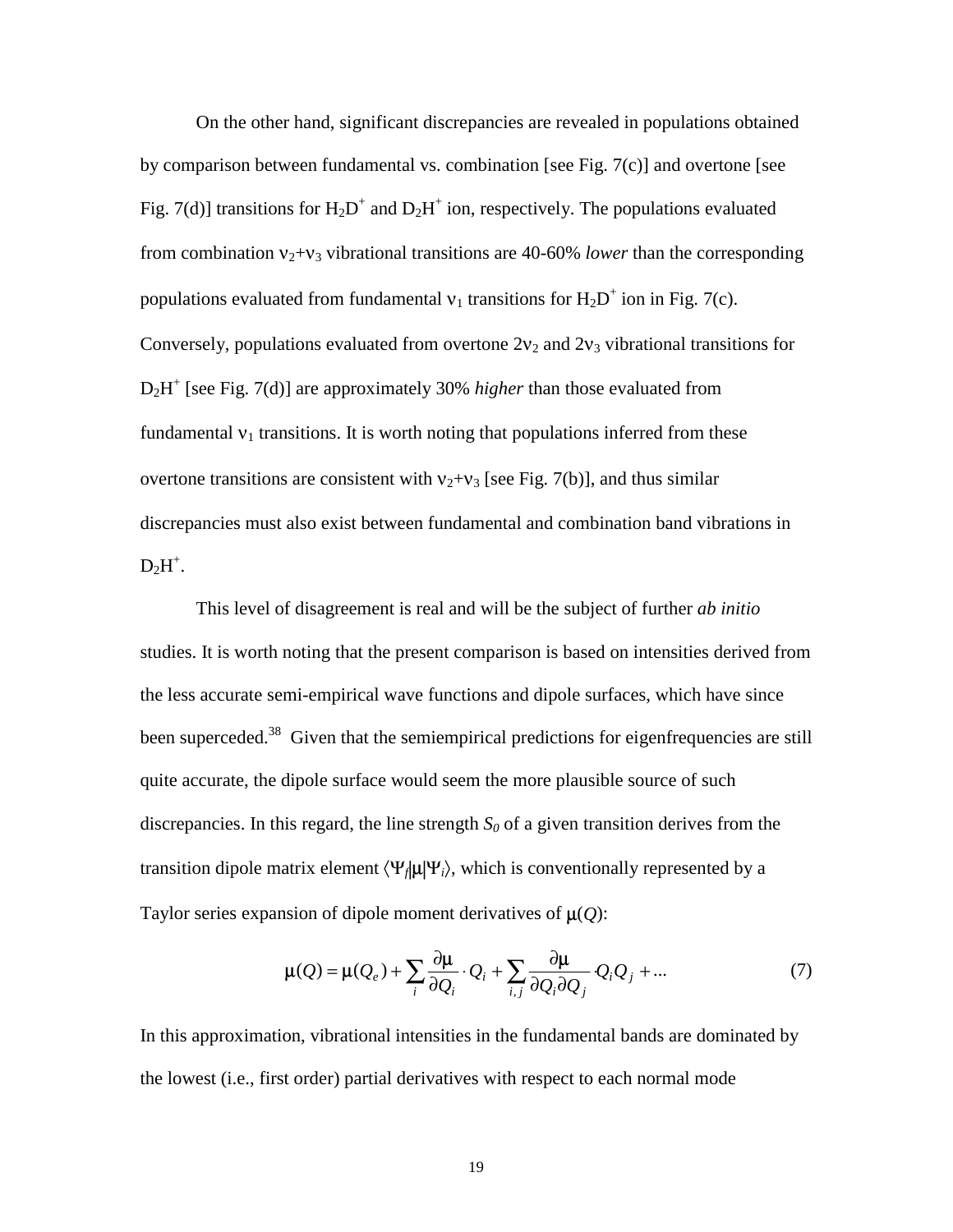coordinate. Conversely, intensities in overtone/combination bands are governed by second order partial derivatives and are therefore more sensitive to deviations in the shape of the dipole moment surface farther from the origin. This provides at least a plausibility argument for why transition strengths, internally consistent among the fundamental vibrations [Fig. 7(a)] and among the overtone and combination vibrations [Fig. 7(b)], could nevertheless result in discrepancies between the fundamental and the higher order vibrational excitations.

As a second observation, the experimentally measured population (i.e., transition strength) discrepancies occur in *opposite* directions for  $H_2D^+$  and  $D_2H^+$  ions [see Fig. 7(c) and (d)]. For example, when normalized to the overtone and combination bands, the  $v_1$ fundamental based populations appear to be *overestimated* for  $H_2D^+$  and *underestimated* for  $D_2H^+$ . Without an independent measure of these populations, one cannot uniquely determine whether this is due to an error in the fundamental or overtone/combination band transition strengths or both. However, a plausible model for this can be developed from a simple normal mode analysis. Specifically, the  $v_1$  vibration in  $D_2H^+$  corresponds predominantly to stretching of the "unique" (i.e., H) atom with only minor extension of the "non-unique" (i.e., D-D) diatomic pair. Conversely, this mode description is qualitatively reversed in  $H_2D^+$ , for which  $v_1$  largely reflects the symmetric extension of the non-unique H-H atom pair with only minimal stretching of the unique D atom. Once account is taken of shifts in the center of mass, this provides a plausible explanation for the observed discrepancies in fundamental vs. overtone transition strengths and/or inferred populations. For example, if dipole moment derivatives on the surface are overpredicted for radial extension of a single atom vs. symmetric stretching of the diatom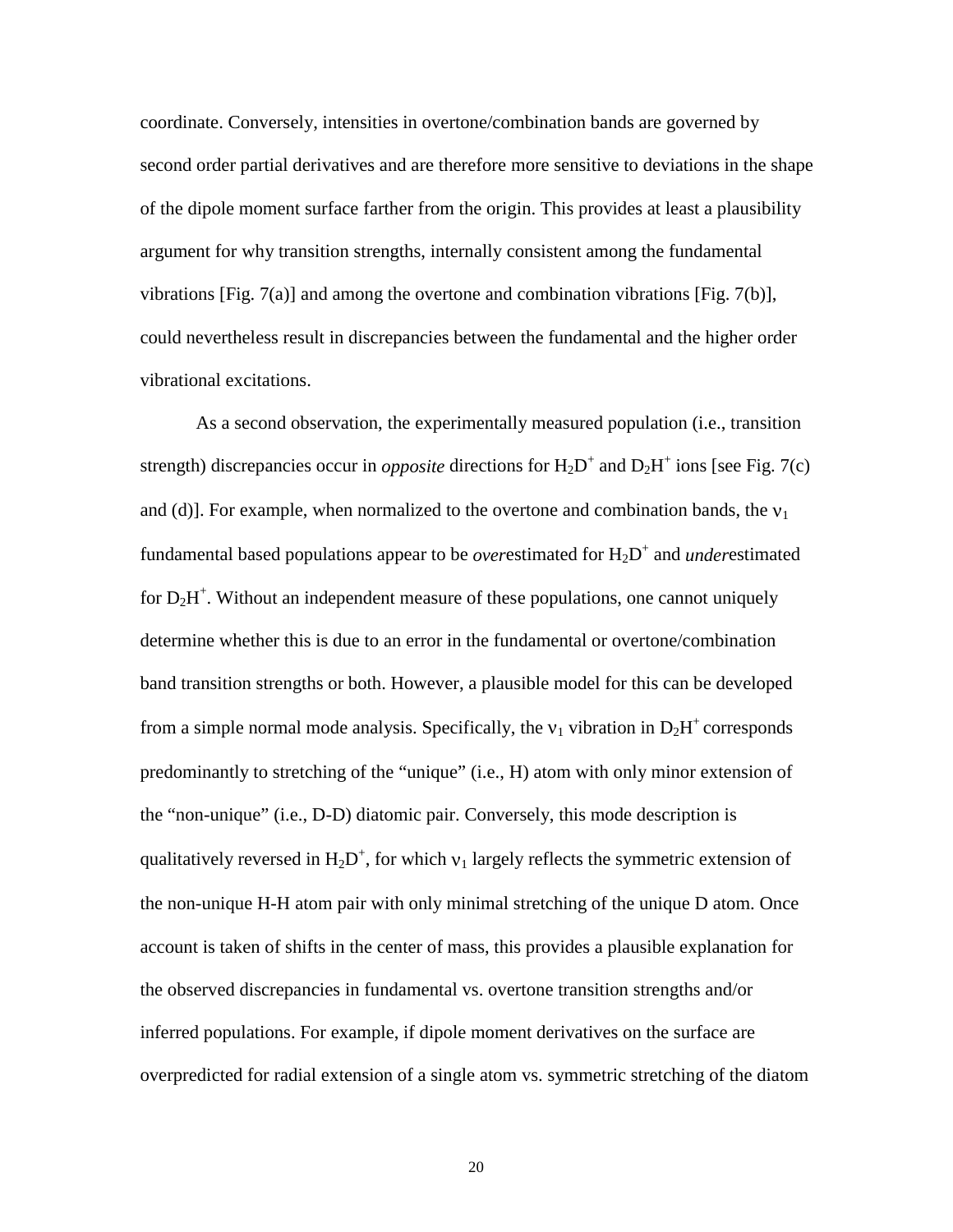pair, this would nicely account for the observed reversal with isotopic substitution. In any event, these results clearly reveal small but finite errors in higher order dipole surface derivatives, which would therefore be a worthwhile target for further theoretical investigation.

## **VI. ION-MOLECULE REACTIONS AND ORTHO/PARA POPULATION ANALYSIS**

These population data provide additional insights into ion-molecule kinetics of jet-cooled species and ortho-para interconversion dynamics in the discharge slit expansion. Figure 2 shows the populations of the lowest ortho and para states of  $H_2D^+$ and  $D_2H^+$  ions as a function of the fractional  $D_2$  concentration in the stagnation region. The populations are all obtained from fundamental excitations on following rotational transitions:  $2_{12}(-1)$  ( $1_{01}(-0_{00})$  transition for ortho (para)  $H_2D^+$ , and  $1_{11}(-0_{00} (2_{12}(-1_{01}))$ transition for ortho (para)  $D_2H^+$ . Although these measurements are performed to optimize the expansion conditions for a particular isotopomeric ion, they also contain interesting information about low temperature ion-molecular chemistry in the discharge source, as described below.

Since  $H_2$  dominates in the slit discharge source, the chain of ion-molecule reactions starts with molecular hydrogen ionization to form  $H_2^+$ , which rapidly reacts with molecular hydrogen to form  $H_3^+$ , reaction (1). This is then followed by subsequent reaction of  $H_3^+$  ions with  $D_2$  to produce  $H_2D^+$  and  $D_2H^+$ :

$$
H_3^+ + D_2 \to D_2 H^+ + H_2, \tag{8a}
$$

$$
\rightarrow H_2D^+ + HD. \tag{8b}
$$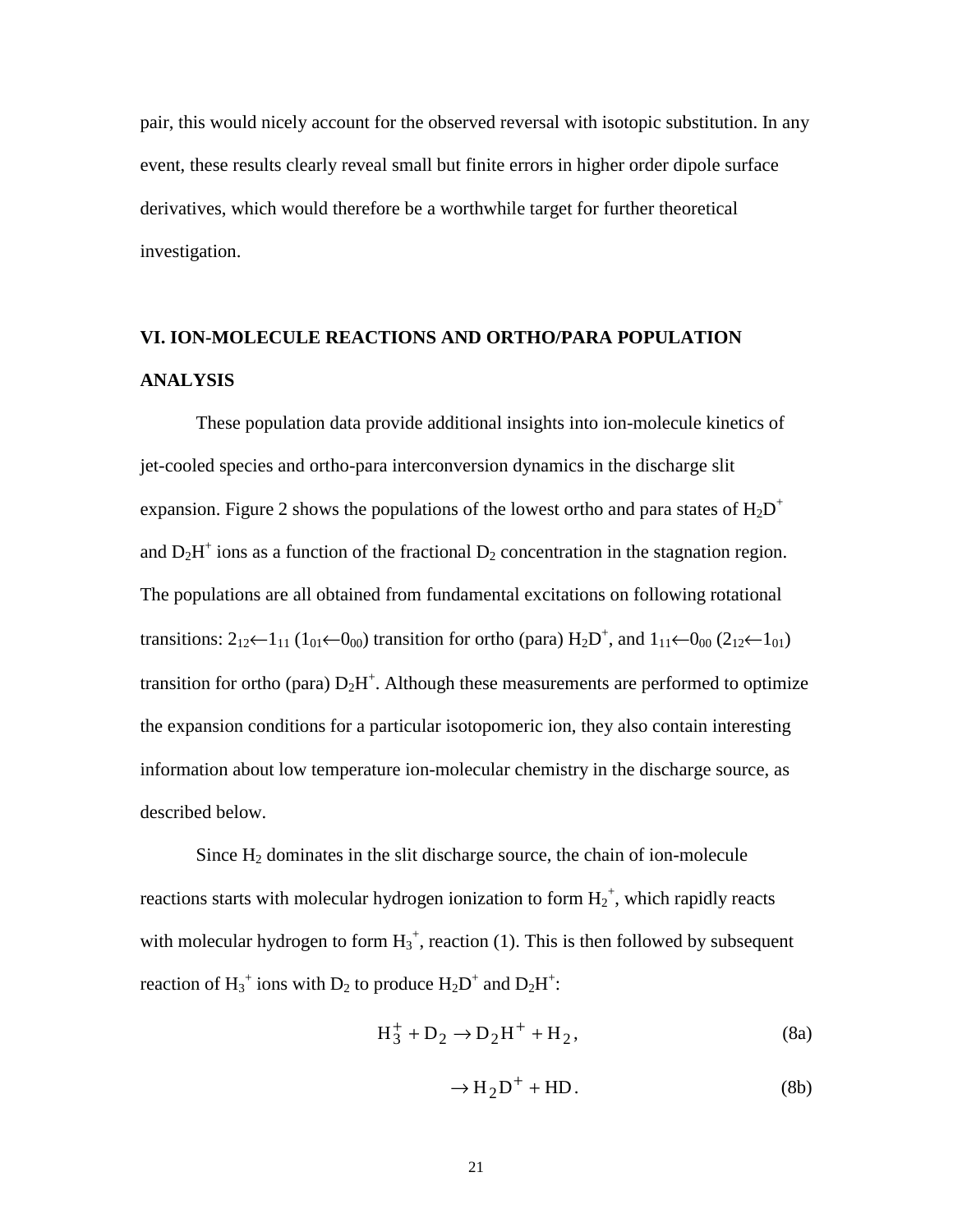These ion concentrations then evolve by a series of reactions with  $H_2$  and  $D_2$  molecules, the previously measured rate data for which are summarized in Table III. Most generally stated, the overall scheme can be written in terms of eight forward/backward reactions representing each of the four ions  $(H_3^+, H_2D^+, D_2H^+, D_3^+)$  reacting with each of the two reagents  $(H_2, D_2)$ , where each of the forward/backward reaction pairs is rigorously constrained by detailed balance. However, the full set of reactions is more general than necessary for our case, since HD is only formed by ion-molecule reactions and therefore only present in the discharge at concentrations comparable to ion concentrations  $(\sim 10^{10}$ cm<sup>-3</sup>). This is 5 to 7 orders of magnitude lower than the neutral  $H_2/D_2$  concentrations  $({\sim}10^{15} - 10^{17} \text{cm}^{-3})$  under typical operating conditions and therefore can be safely neglected. Thus the set of eight relevant reaction pairs can be conveniently organized into *non-HD producing* reactions:

$$
H_3^+ + D_2 \leftrightarrow D_2 H^+ + H_2 \tag{i}
$$

$$
H_2D^+ + D_2 \leftrightarrow D_3^+ + H_2 \tag{vii}
$$

and *HD producing* reactions:

| $H_3^+$ + $D_2 \leftrightarrow H_2D^+$ + HD |  |
|---------------------------------------------|--|
|                                             |  |

$$
D_2H^+ + H_2 \leftrightarrow H_2D^+ + HD
$$
 (iii)

$$
D_2H^+ + D_2 \leftrightarrow D_3^+ + HD
$$
 (iv)

$$
H_2D^+ + H_2 \leftrightarrow H_3^+ + HD
$$
 (v)

$$
H_2D^+ + D_2 \leftrightarrow D_2H^+ + HD
$$
 (vi)

$$
D_3^+ + H_2 \leftrightarrow D_2H^+ + HD
$$
 (viii)

where the numbering of equations is consistent with the rate constant labels in Table III. Consequently, we need only two pairs of forward/reverse rate constants from the first set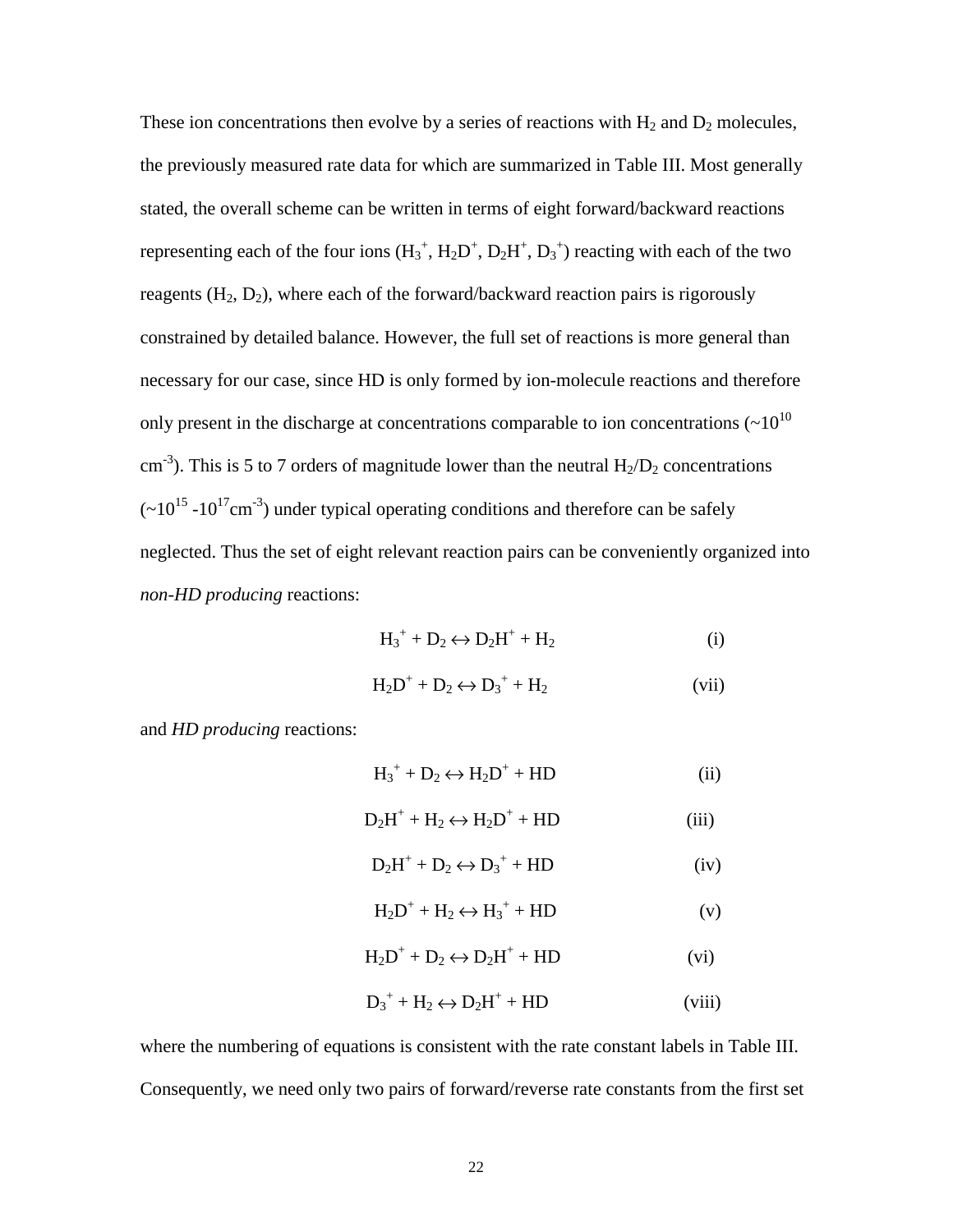$(k_1, k_1, k_7, k_7)$  and the six forward rate constants from the second set  $(k_2, k_3, k_4, k_5, k_6, k_8)$ to describe the kinetics completely, where any pair of reaction rate constants is necessarily constrained by detailed balance considerations.

Given the long-range nature of the proton transfer kinetics, these reactions proceed at close to Langevin rates and therefore quickly permit the ion concentrations to reach steady state levels. For example, an ion-molecule reaction with  $k \approx 10^{-9} - 10^{-10} \text{cm}^3 \text{s}^{-1}$  has a 1/e time of  $\approx 30$ -300 ns for typical reagent H<sub>2</sub> concentrations in the slit jet expansion ( $\approx 3 \times 10^{16}$  cm<sup>-3</sup>). As the H<sub>2</sub>D<sup>+</sup> and D<sub>2</sub>H<sup>+</sup> ions are probed by the IR laser multipass about 5 mm (i.e.,  $\approx$  5  $\mu$ s) downstream from the valve orifice, the ions have undergone ≈ 10-200 reaction cycles and thereby achieve *steady state* conditions prior to detection. On the other hand, the "ion catalyzed conversion" of  $H_2/D_2$  into HD executes only one cycle per 1/e ion-molecule lifetime, which therefore yields negligible build up of product HD compared to  $H_2/D_2$  on the 5 µs time scale. Total  $H_2D^+$  and  $D_2H^+$ ion concentrations as a function of relative  $D_2$  concentration are obtained from the experimentally measured populations in Fig. 2 by summing over all quantum states, based on a least squares fit Boltzmann temperature of 71(6) K (see Fig. 3). The experimental populations for  $H_2D^+$  and  $D_2H^+$  are shown in Fig. 8. These total ion concentrations peak at about 12% and 18% fractional  $D_2$  concentration for  $H_2D^+$  and  $D_2H^+$  ions, respectively, with a maximum  $D_2H^+$  concentration about 1.5 higher than the corresponding maximum in  $H_2D^+$  concentration.

As the simplest kinetic analysis of this data, we explore a steady state model to investigate this dependence of total  $D_2H^+$  and  $H_2D^+$  concentrations on  $D_2$  mole fraction in the discharge region. Reaction rates for each of the ion-molecule reactions considered are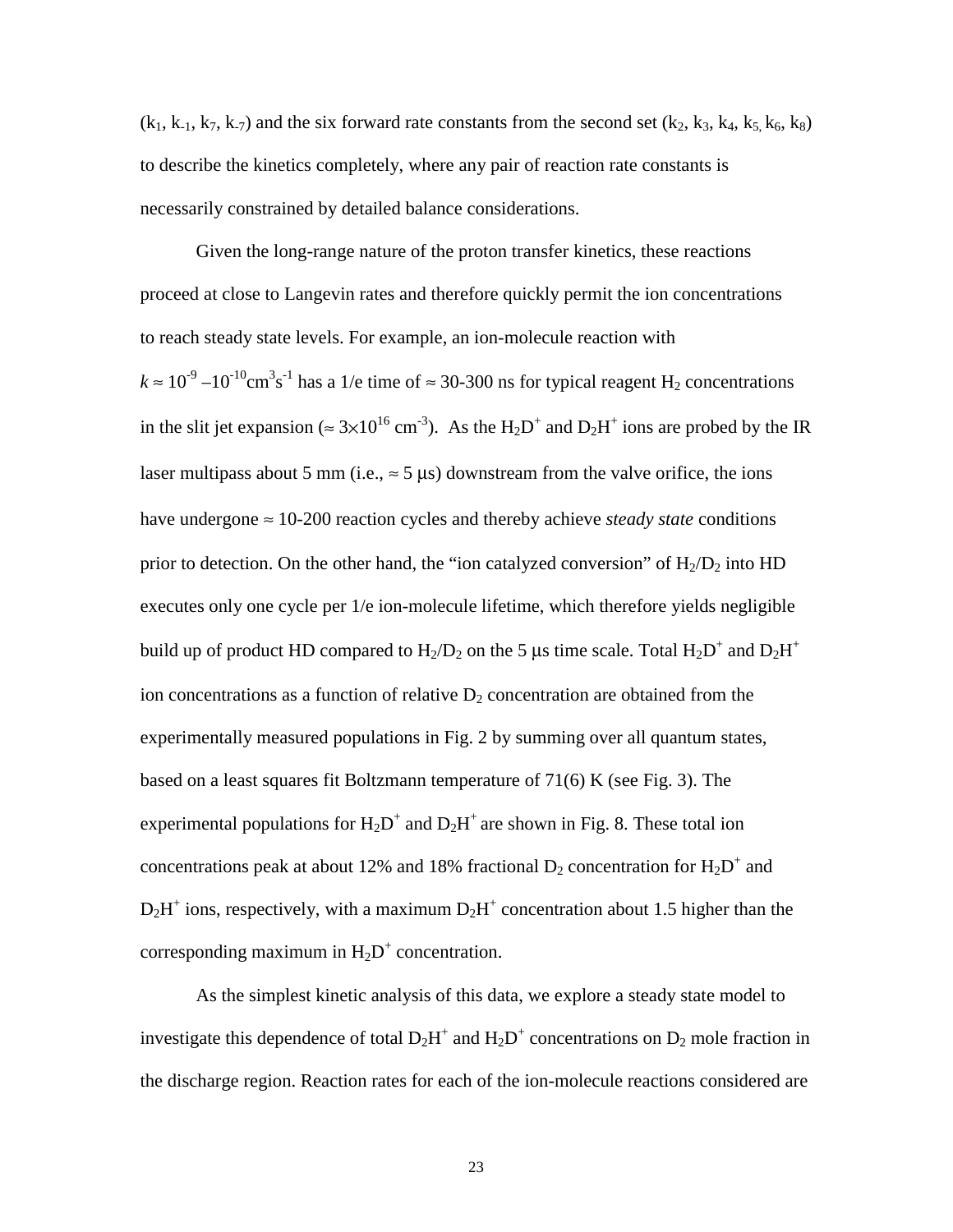obtained from the VT-SIFT measurements of Giles et al.,  $45$  which report rate coefficients at temperatures of 80 K and 300 K (see Table III). These two temperature sets of rate constants are then used to solve for relative ion concentrations of  $D_2H^+$  and  $H_2D^+$  as a function of  $D_2/H_2$  mole fraction, setting time derivatives of all ion species to zero. The theoretical steady state results for 300 K are shown in Fig. 8 and clearly predict that maximum  $H_2D^+$  and  $D_2H^+$  ion production requires much *higher*  $D_2$  concentrations than experimentally observed at 71 K. Specifically, the predicted  $H_2D^+$  and  $D_2H^+$ concentrations at 300 K peak for  $X_{D2} \approx 0.35$  and 0.50 respectively, which is in reasonable agreement with values observed in previous "high temperature" studies at 200 K and 150 K.<sup>22,24</sup> Also relevant is the significant *decrease* in optimal  $D_2$  mole fractions ( $X_{D2}$ )  $\approx 0.17$  and 0.33 for H<sub>2</sub>D<sup>+</sup> and D<sub>2</sub>H<sup>+</sup>, respectively) suggested from the low temperature rate constants<sup>45</sup> obtained in VT-SIFT experiment at 80 K (omitted from Fig. 8 for clarity). Indeed, such trends are in good qualitative agreement with the current experimental data at even lower temperatures [71(6) K], which yield peak concentrations of  $H_2D^+$  and  $D_2H^+$  at correspondingly lower  $D_2$  mole fractions ( $X_{D2} \approx 0.10$  and 0.20).

The differences between experimental data at 71(6) K and model predictions at 80 K suggest an appreciable temperature dependence to the rates. To appreciate why, it is helpful to note that reactions only involve the H/D exchange and therefore the enthalpy change is determined solely by zero-point energy differences between reactants and products. Incorporation of D atoms via fast proton exchange reactions (i-ii), (iv), and (vivii) therefore reflect processes exoergic by  $\approx 100$ -240 cm<sup>-1</sup>, as summarized in Table III using zero-point energies for the isotopomer ions<sup>46</sup> and  $H_2$ , HD, and  $D_2$  reagent.<sup>47</sup> Though small, these exoergicities are significant with respect to  $k_B T_{rot} \approx 50 \text{ cm}^{-1}$  in the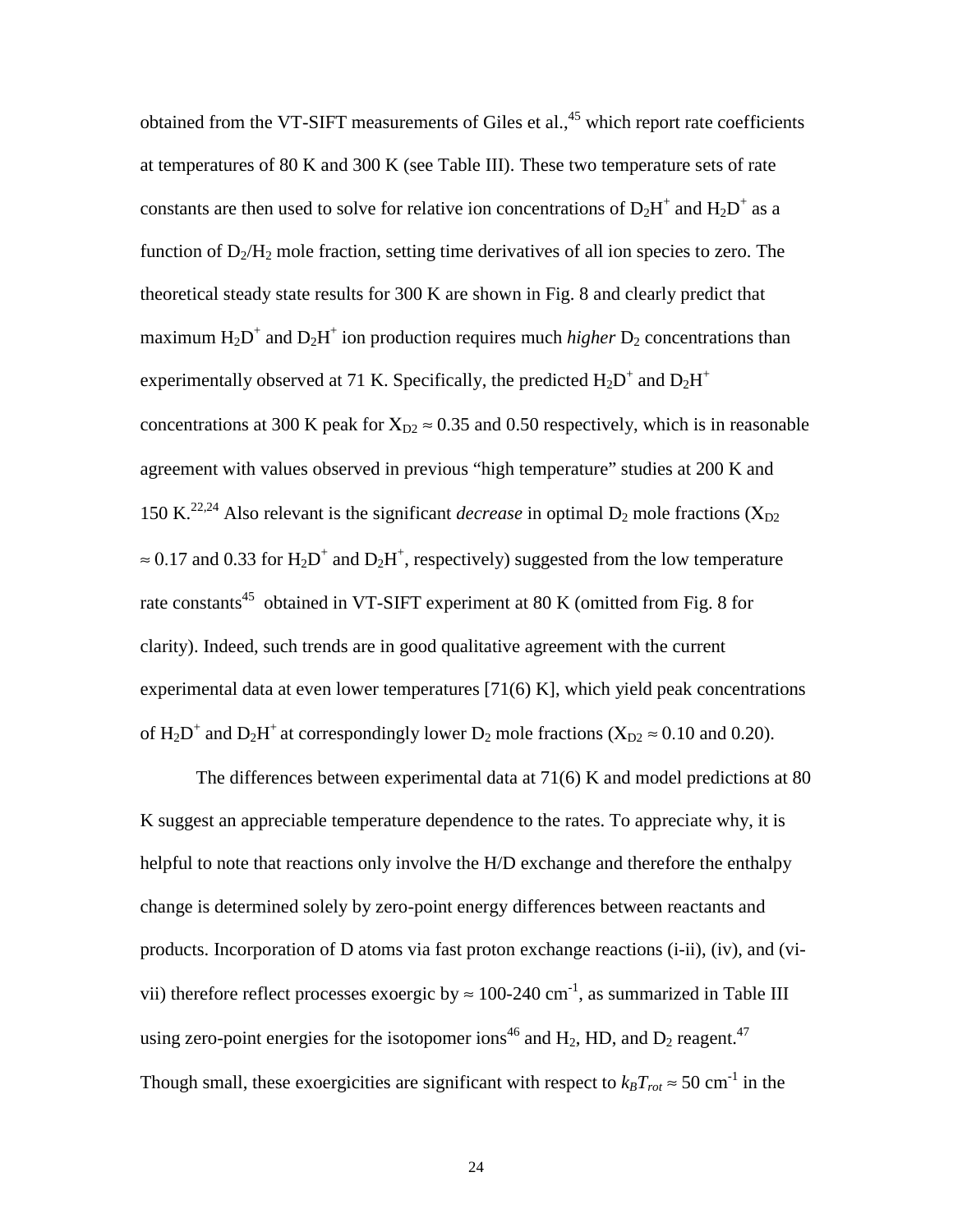discharge expansion, which by detailed balance preferentially shifts the system toward higher steady state concentrations of both deuterated ion species at lower  $D_2$  mole fractions.

In order to briefly explore this temperature dependence, we offer a very simple attempt to model the experimental data at 71(6) K based on the following: (1) all *exothermic* ion-molecule reaction rates  $(k_1, k_2, k_4, k_6, k_7)$  are assumed to be temperature insensitive and maintained at the 80 K values; (2) the reverse rate constants  $k_1$  and  $k_2$  are determined from detailed balance considerations, which for strongly endothermic reactions ( $\Delta H/k_BT \approx 4.7$ ) yield negligibly small values at these temperatures; (3) the rate constant for reaction (v) is taken as  $k_5 = 2.0 \times 10^{-10} \text{ cm}^3 \text{s}^{-1}$  from detailed calculations by Herbst et al.<sup>48</sup>; and (4) rate constants for the remaining two mildly endothermic reactions  $(k_3 \text{ and } k_8)$  are adjusted in a least squares process to fit the experimental data. The best fits are reported as solid lines in Fig. 8, with the inferred rate constants summarized in Table III. Given the level of approximation involved in such a steady state kinetic analysis, the agreement between experiment and simulation should be regarded as quite satisfactory.

Though such a steady state population analysis is necessarily approximate, the least squares fits nevertheless provide some information about low temperature ionmolecule reaction rates. Based on assumptions described above, the rate coefficients for  $k_3$  and  $k_8$  are estimated to be  $\approx 5.7$  and 2.9 x 10<sup>-10</sup> cm<sup>3</sup>s<sup>-1</sup>. It is worth noting that these values are significantly lower than VT-SIFT experimental values,<sup>45</sup> which would be consistent with temperatures significantly higher than 80 K in VT-SIFT experiment . Indeed, this possibility was in fact suggested by Giles et al.,  $45$  and provides further incentive for improved rate measurements in this temperature range for these important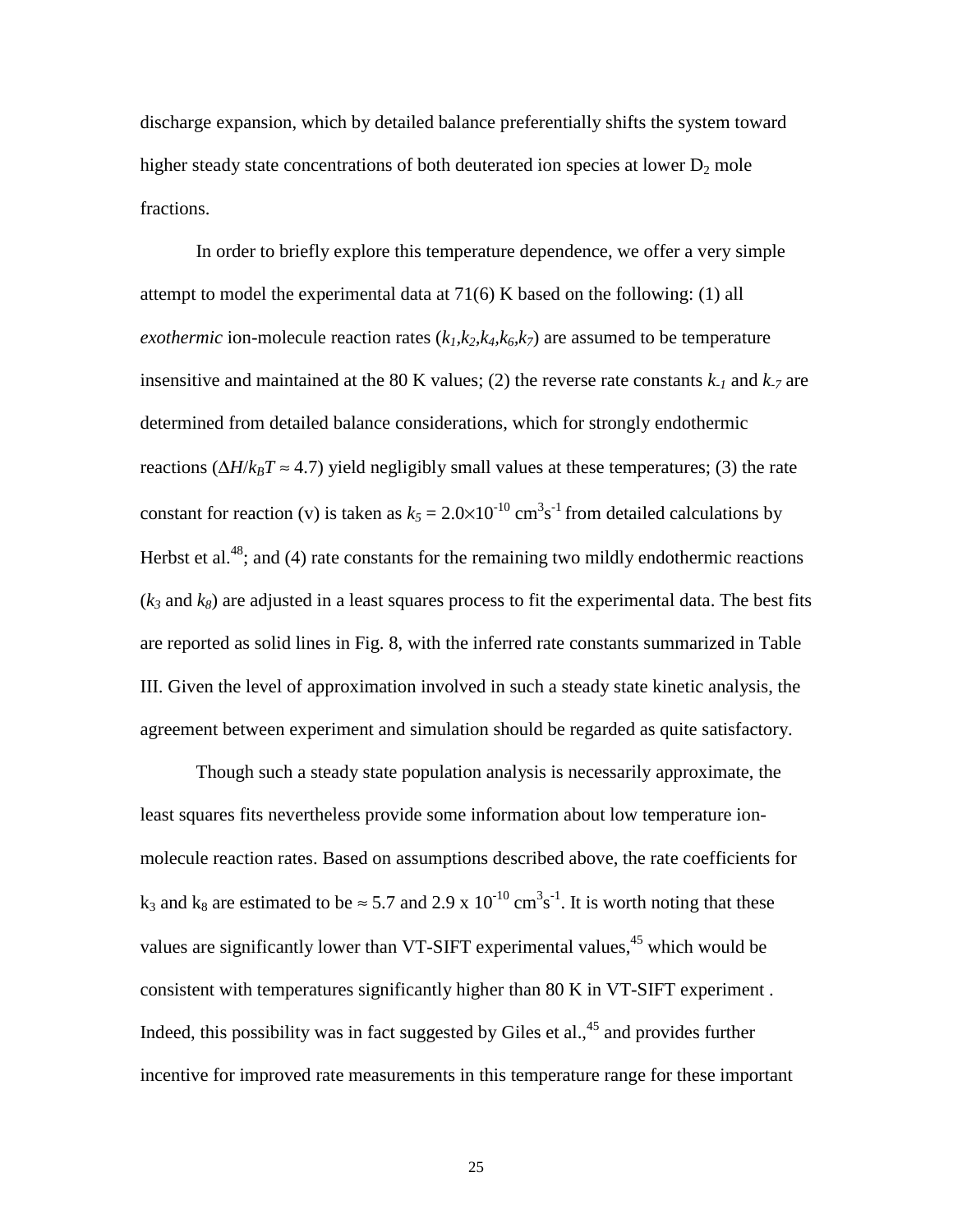astrophysical processes. In any event, estimates from the present work indicate that these rates could be substantially lower than previously reported.<sup>45</sup>

As a final topic, we briefly address the kinetic origin of the experimentally observed *ortho* vs. *para* ratios in the  $H_2D^+$  and  $D_2H^+$  ions. This is closely related to the very interesting question of *symmetry selection rules* in chemical reactions, as investigated theoretically by Quack.<sup>49</sup> Indeed, the existence of such selection rules has been observed experimentally only in a few cases, most recently by Uy et al.<sup>50</sup> for reaction (1) and reactive collisions of  $H_3^+$  with  $H_2$ . In these previous experiments, ratios of ortho- and para- $H_3$ <sup>+</sup> spectral lines were measured in normal and para- $H_2$  discharges; the non-statistical results clearly supported the existence of a "spin memory" for this simplest of proton exchange reactions. The slit discharge provides an opportunity to explore such spin selection rules in ion-molecule reactions under much lower temperature conditions. As shown in Fig. 2, the combination of direct absorption measurements and theoretical line strength predictions permits *absolute* populations of selected ortho and para quantum states of  $H_2D^+$  and  $D_2H^+$  in the slit jet to be determined. Based on (1) the experimental ortho/para ratios for these lowest states and (2) a fitted Boltzmann rotational distribution at 71(6) K, the population ratios summed over all *ortho:para* states are found to be 4.3(6):1 and for 2.1(3):1 for  $H_2D^+$  and  $D_2H^+$ , respectively. It is worth noting that these ortho/para population ratios are obtained from several different rotational states on the same vibrational transition, and thus should be insensitive to any error in the dipole moment surface.

The kinetic argument for rationalizing *ortho:para* ratios is most simply stated for  $D_2H^+$ . The only pathways that produce the  $D_2H^+$  ion in the kinetic scheme developed in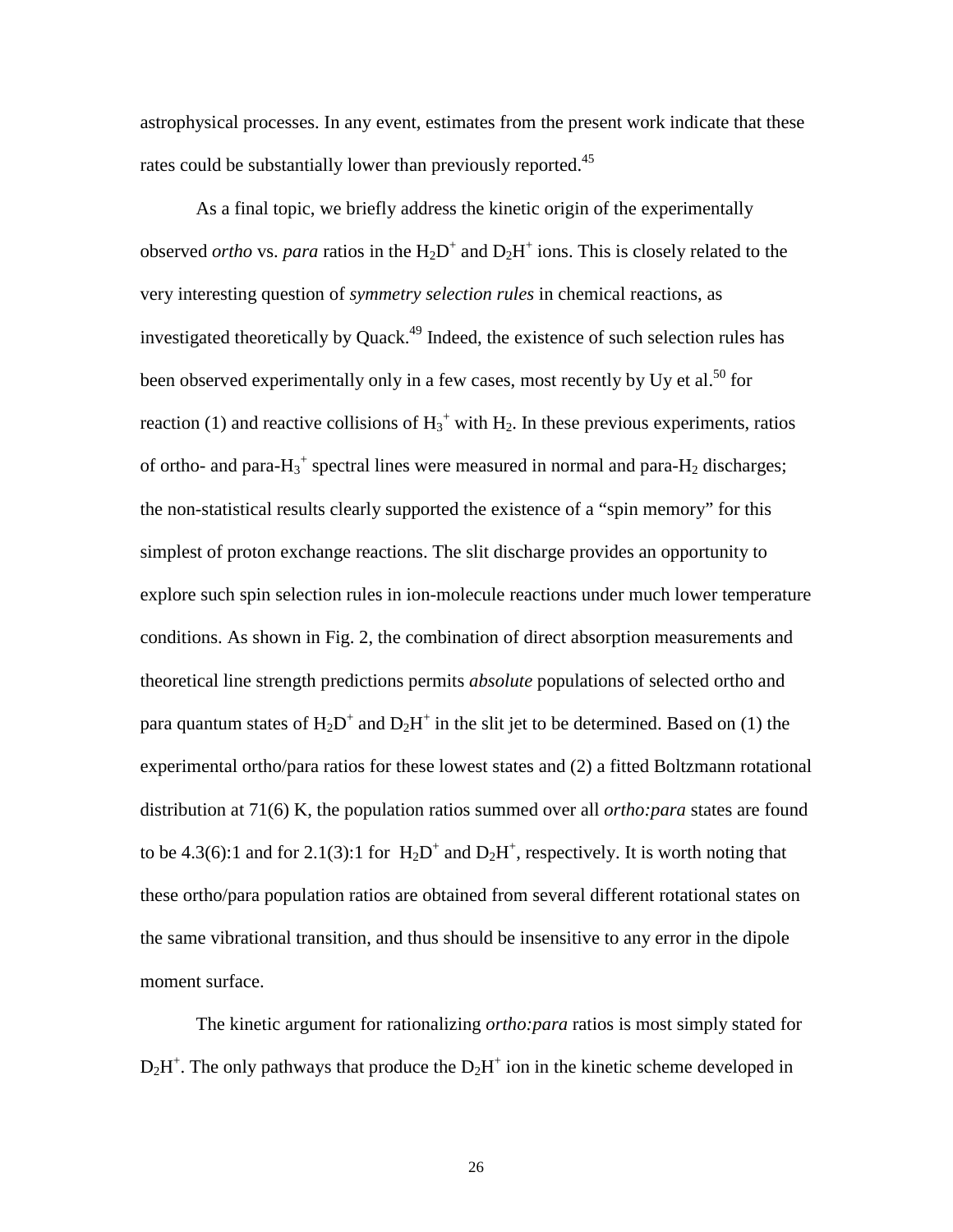Sec. VI are from reactions (i), (vi), or (viii). Furthermore, it follows from the steady state ion-molecule reaction model discussed above that the total ion concentration consists of about 40%  $H_3^+$ , 35%  $D_2H^+$ , 20%  $H_2D^+$ , and 5%  $D_3^+$  ion under an optimum  $X_{D2} \approx 0.20$ . Together with the reaction rate coefficients listed in Table III, this suggests that the major pathways for total  $D_2H^+$  ion production are (i), proton transfer between  $H_3^+$  and  $D_2$  (69%) and (vi),  $H_2D^+ + D_2 \rightarrow D_2H^+ + HD$  (22%). In this discussion, it is important to appreciate that *steady state* rather than *equilibrium* conditions are maintained. Thus any of the several removal processes for  $D_2H^+$  to yield (possibly) non-equilibrium ortho/para  $H_2$  or  $D_2$  products contribute negligibly to the overall concentrations of the n-H<sub>2</sub> and n- $D_2$ reagents. Considering spin conservation rules,<sup>49</sup> proton transfer can only yield ortho- $D_2H^+$  from ortho- $D_2$ , with an equivalent result for para states. Consequently, the distribution of  $D_2H^+$  states from reaction (i) should simply reflect the n- $D_2$  reagent, i.e., in a 2:1 *ortho:para* ratio.

Similarly, formation of  $D_2H^+$  by reaction (vi)  $H_2D^+ + D_2 \rightarrow D_2H^+ + HD$  can proceed via two mechanisms: (1) direct proton  $(H<sup>+</sup>)$  transfer or (2) H/D exchange process between the ion and the neutral molecule. Since both pathways involve exchange of a single proton or deuteron, production of  $D_2H^+$  ions via either process will again mirror the 2:1 *ortho:para* ratio of the n- $D_2$  reagent, by the same arguments presented above. Thus the dominant processes contributing to formation of  $D_2H^+$  ion predict a 2:1 *ortho:para*, in good agreement with the 2.1(3):1 experimental value. However, this is nearly the same result anticipated for complete spin thermalization of the  $D_2H^+$  ions, which at 71(6) K would be 2.03(2):1. Thus, the present experiment can not unambiguously distinguish between spin thermalization or spin conservation as the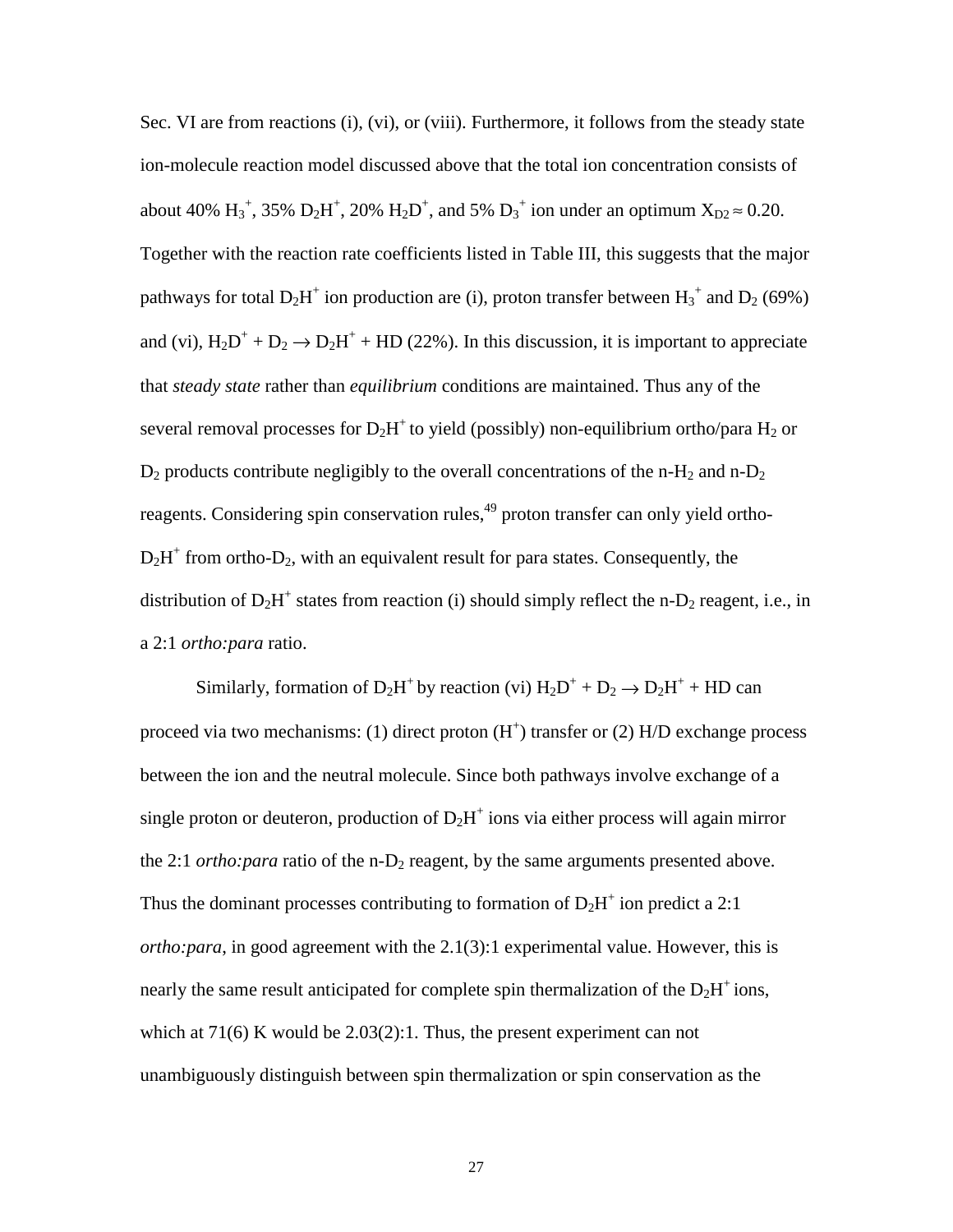predominant mechanism, though this could be readily addressed in future studies either with non-thermal (e.g., pure ortho) samples of  $D_2$  reagent or at lower rotational temperatures.

The  $4.3(6)$ :1 *ortho:para* ratio for  $H_2D^+$  proves more challenging to interpret. This is complicated by lower reaction exothermicities for formation of the less deuterated ion, which via detailed balance at these low experimental temperatures can significantly influence populations of various product spin states. At the optimum  $D_2$  mole fraction  $(X_{D2} \approx 0.10)$ , the rate coefficients in Table III indicate two important channels for  $H_2D^+$ production, namely  $\approx$  74% from reaction (iii),  $D_2H^+ + H_2 \rightarrow H_2D^+ + HD$ , and  $\approx$  26% from reaction (ii),  $H_3^+$  +  $D_2 \rightarrow H_2D^+$  + HD. The former and dominant production pathway for  $H_2D^+$  can again proceed via two mechanisms, however, both the direct deuteron  $(D^+)$ transfer and H/D exchange process should yield the same 3:1 *ortho:para* ratio with n-H2 reagent. The second production channel for  $H_2D^+$  ions is via H/D exchange of  $H_3^+$  with  $D_2$ . This process is isomorphic to dissociation of  $H_3^+ \rightarrow H_2^+ + H$ , the spin selection rules for which have been previously derived<sup>49</sup>: ortho- $H_3$ <sup>+</sup> yields 100% ortho- $H_2$ <sup>+</sup>, whereas para-H<sub>3</sub><sup>+</sup>yields 50% ortho-H<sub>2</sub><sup>+</sup> and 50% para-H<sub>2</sub><sup>+</sup>. The H<sub>3</sub><sup>+</sup> is initially formed by H<sub>2</sub><sup>+</sup> + H<sub>2</sub> reactions, which for n-H<sub>2</sub> (i.e., 3:1 *ortho:para* ratio) has been established by Uy et al.<sup>50</sup> to generate  $H_3^+$  in a 1:1 *ortho: para* ratio. By spin conservation with n- $D_2$  reagent, one then also predicts an *ortho: para* ratio of 3:1 for  $H_2D^+$ , which is again comparable to but significantly smaller than the experimentally observed  $H_2D^+$  *ortho:para* ratio of 4.3(6). It is worth noting that since the ground state of  $H_2D^+$  is para, spin thermalization at any finite temperature only *decreases* this ratio  $\leq$  3:1. For example, one predicts 2.30(15):1 for  $H_2D^+$  equilibrated at 71(6) K.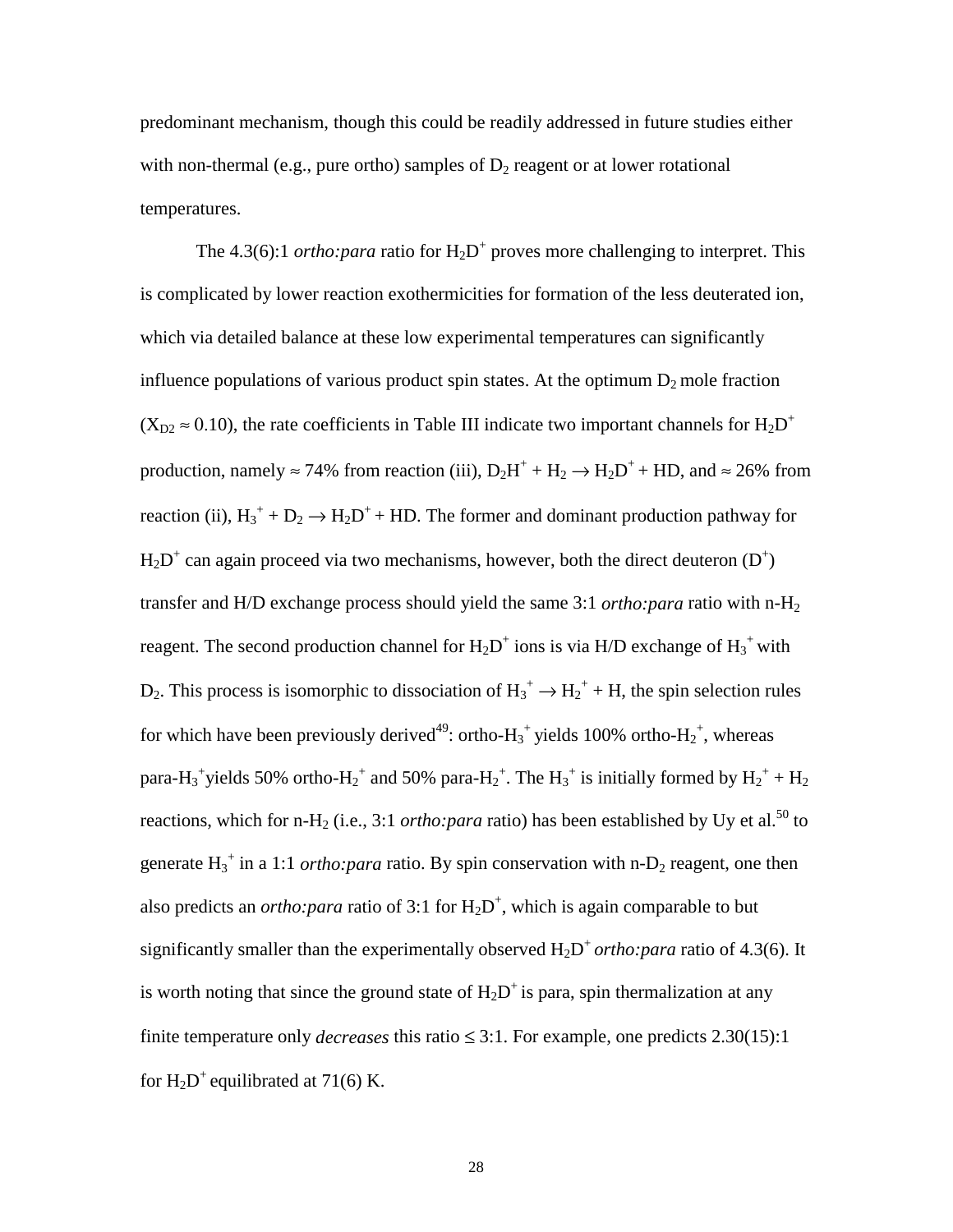Thus, the model predicts a maximum ortho/para ratio in  $H_2D^+$  of 3:1, as opposed to the experimentally determined value of 4.3(6). This is likely due to differential exothermicities of ortho vs. para reactions, which can become increasingly important at these low temperatures. By the way of example, consider reaction (iii),  $D_2H^+ + H_2 \rightarrow$  $H_2D^+$  + HD, i.e., the dominant (74%) reaction channel for producing  $H_2D^+$ . Since the lowest ortho ( $J=1$ ) and para ( $J=0$ ) states in H<sub>2</sub> differ by 118 cm<sup>-1</sup>, while the lowest ortho  $(1_{11})$  and para  $(0_{00})$  levels in  $H_2D^+$  differ by only 60 cm<sup>-1</sup>, the endothermicity for producing o-H<sub>2</sub>D<sup>+</sup> (1<sub>11</sub>) is 58 cm<sup>-1</sup> smaller than for p-H<sub>2</sub>D<sup>+</sup> (0<sub>00</sub>). This can lead to extreme enhancement of  $H_2D^+$  ion in ortho (1<sub>11</sub>) state at temperatures corresponding to  $k_B T \approx 50$ cm<sup>-1</sup>. Detailed energetics for the higher states can be worked out with qualitatively similar results predicting preferential formation of ortho vs. para  $H_2D^+$ . The dramatic role of detailed energetics on the reaction rate coefficients has been recently demonstrated by Gerlich, $51$  who has measured rate coefficients at 10 K almost 2 orders of magnitude larger for  $H_2D^+ + H_2 \rightarrow H_3^+ + HD$  using n-H<sub>2</sub> vs p-H<sub>2</sub>.

### **VI. CONCLUSIONS**

High-resolution overtone (2 $v_2$  and 2 $v_3$ ) and combination band ( $v_2 + v_3$ ) spectra have been measured for jet-cooled  $D_2H^+$  and  $H_2D^+$  molecular ions in a slit supersonic discharge. Variational calculations have been performed using state-of-the-art relativisically corrected potential surfaces<sup>38</sup> for  $H_3^+$  (and isotopomers) modified to accurately account for non-Born-Oppenheimer effects<sup>29</sup> due to finite coupling between nuclear and electronic motions. These first principles predictions for rovibrational term values in  $D_2H^+$  and  $H_2D^+$  permit detailed comparison with high-resolution experiment.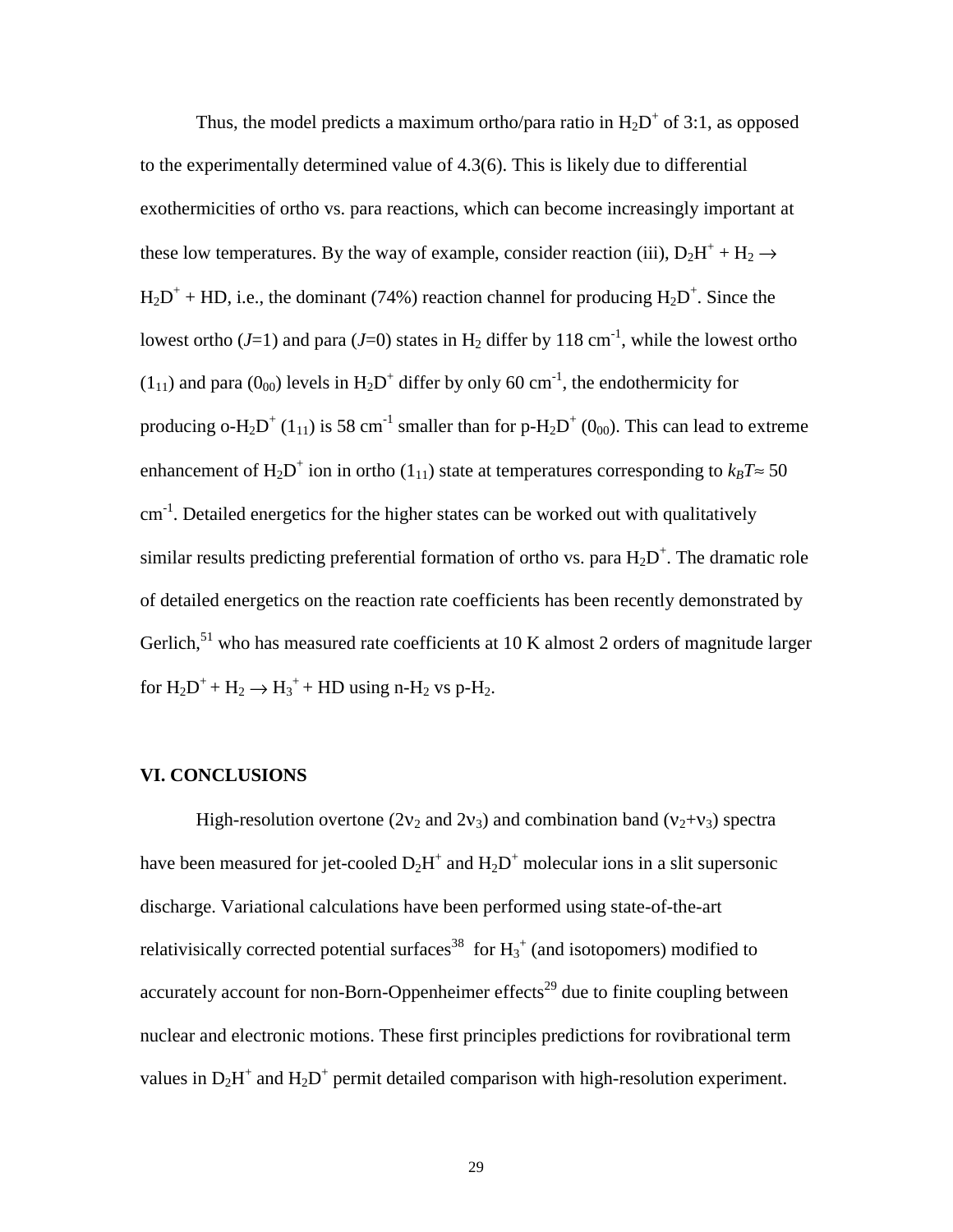The combination of these two data sets has facilitated an accurate test of non-Born-Oppenheimer dynamics, which reveals remarkably good agreement with experiment. In all transitions observed, predictions at a nearly spectroscopic level of accuracy are achieved, with systematic deviations as a function of vibration and isotopomer asymmetry providing directions for further refinement of non-Born-Oppenheimer models. Spectroscopic analysis of these data also elucidate the important role of Coriolis coupled rovibrational state mixing in both  $H_2D^+$  and  $D_2H^+$ , which has been identified and results in a zero order rotational assignment of the high-resolution spectra. The concentrations of  $H_2D^+$  and  $D_2H^+$  ions in the slit jet discharge expansion have been investigated as a function of  $D_2/H_2$  ratio in the stagnation region, and which can be quite successfully described by simple steady state kinetic analysis. Finally, steady state *ortho: para* ratios in the  $H_2D^+$  and  $D_2H^+$  molecular ions have been investigated, which are consistent with statistical models for spin conservation in chemical reactions, but also clearly reveal the significant influence at these low temperatures of ortho/para dependent state-to-state energetics.

### **ACKNOWLEDGMENT**

This work has been funded by grants from the National Science Foundation. JT would like to express his thanks to JILA for Visiting Fellowship support at the start of this project. Partial support of this work has been provided by the UK Engineering and Physical Sciences Research Council and the Russian Fund for Fundamental Studies. The authors wish to thank Professor Dieter Gerlich for providing information on low rate coefficients for ion molecule reactions prior to publication.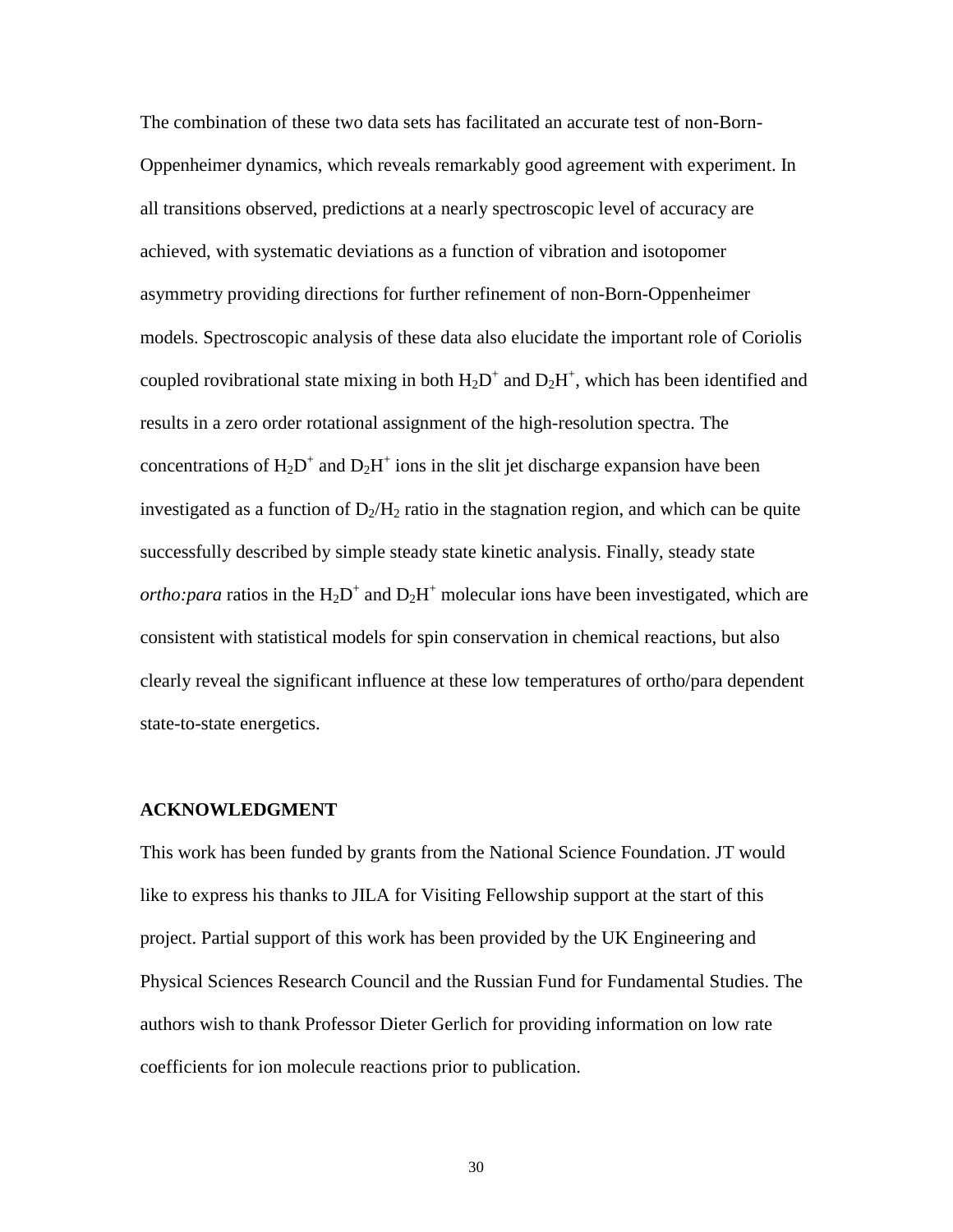### **REFERENCES**

- 1 B. J. McCall and T. Oka, *Science* **287,** 1941 (2000).
- 2 P. Drossart, J.-P. Maillard, J. Caldwell, S. J. Kim, J. K. G. Watson, W. A. Majewski, J.
- Tennyson, S. Miller, S. K. Atreya, J. T. Clarke, J. J. H. Waite, and R. Wagener, *Nature*

**340,** 539 (1989).

- 3 T. R. Geballe, M. F. Jagod, and T. Oka, *Astrophys. J.* **408,** L109 (1993).
- 4 T. Oka and T. R. Geballe, *Astrophys. J.* **351,** L53 (1990).
- 5 T. R. Geballe and T. Oka, *Nature* **384,** 334 (1996).
- 6 B. J. McCall, K. H. Hinkle, T. R. Geballe, and T. Oka, *Faraday Disc.* **109,** 267 (1998).
- 7 B. J. McCall, T. R. Geballe, K. H. Hinkle, and T. Oka, *Astrophys. J.* **522,** 338 (1999).
- 8 T. R. Geballe, B. J. McCall, K. H. Hinkle, and T. Oka, *Astrophys. J.* **510,** 251 (1999).
- 9 B. J. McCall, T. R. Geballe, K. H. Hinkle, and T. Oka, *Science* **279,** 1910 (1998).
- 10T. Oka, *Rev. Mod. Phys.* **64,** 1141 (1992).
- 11S. Miller and J. Tennyson, *Chem. Soc. Rev.* **21,** 281 (1992).
- 12A. Dalgarno, *Adv. At. Mol. Opt. Phys.* **58,** 57 (1994).
- 13I. R. McNab, *Adv. Chem. Phys.* **89,** 1 (1994).
- 14S. Miller, H. A. Lam, and J. Tennyson, *Can. J. Phys.* **72,** 760 (1994).
- 15J. Tennyson, *Rep. Prog. Phys.* **58,** 421 (1995).
- 16T. Oka, *Phys. Rev. Lett.* **45,** 531 (1980).
- 17J. K. G. Watson, S. C. Foster, A. R. W. McKellar, P. Bernarth, T. Amano, F. S. Pan, M.
- W. Crofton, R. S. Altman, and T. Oka, *Can. J. Phys.* **62,** 1875 (1984).
- 18D. Uy, C. M. Gabrys, M.-F. Jagod, and T. Oka, *J. Chem. Phys.* **100,** 6267 (1994).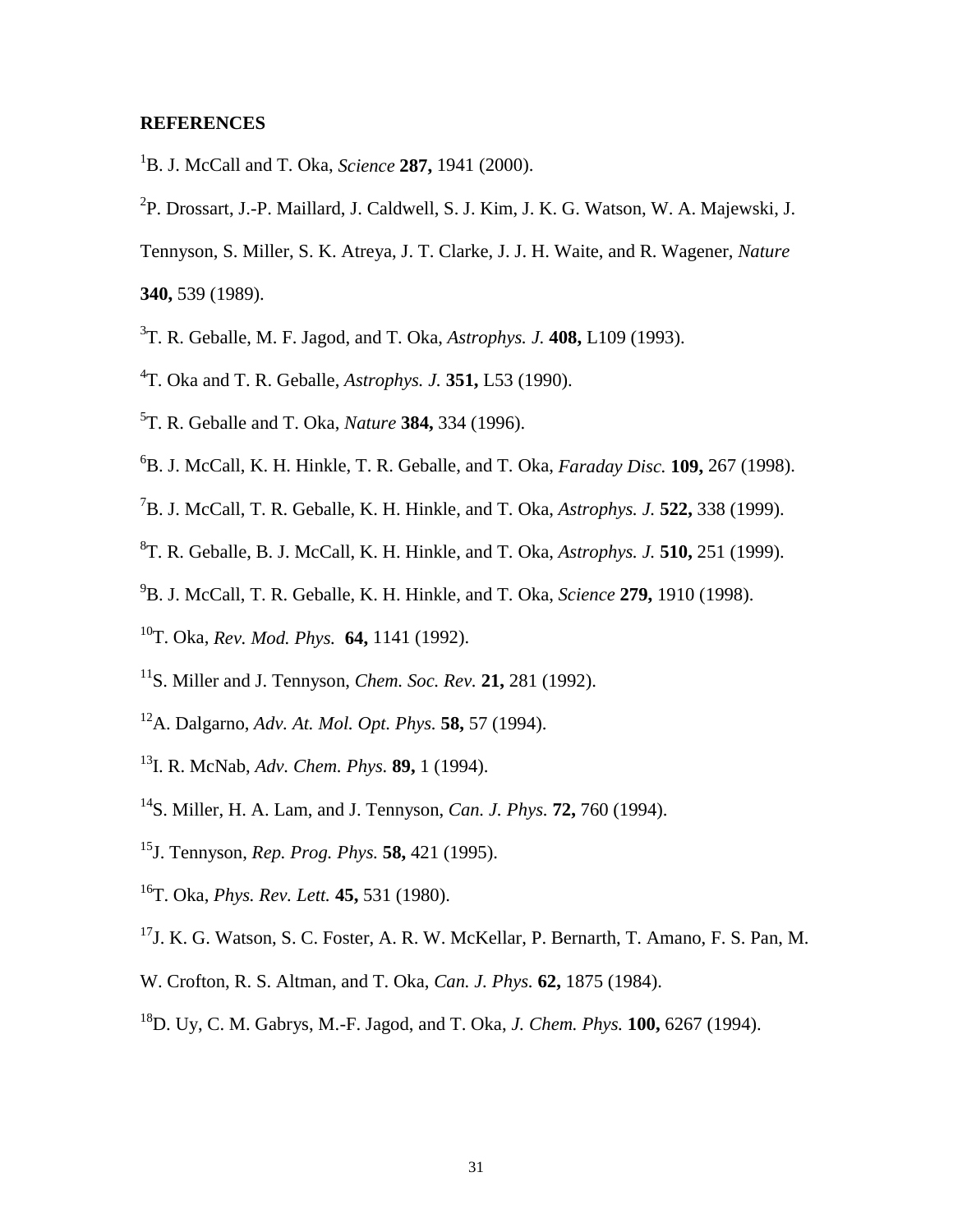- 19S. S. Lee, B. F. Ventrudo, D. T. Cassidy, T. Oka, S. Miller, and J. Tennyson, *J. Mol. Spectrosc.* **145,** 222 (1991).
- 20L.-W. Xu, C. Gabrys, and T. Oka, *J. Chem. Phys.* **93,** 6210 (1990).
- 21M. G. Bawendi, B. D. Rehfuss, and T. Oka, *J. Chem. Phys.* **93,** 6200 (1990).
- 22T. Amano and J. K. G. Watson, *J. Chem. Phys.* **81,** 2869 (1984).
- $^{23}$ S. C. Foster, A. R. W. McKellar, I. R. Peterkin, J. K. G. Watson, F. S. Pan, M. W.
- Crofton, R. S. Altman, and T. Oka, *J. Chem. Phys.* **84,** 91 (1986).
- 24S. C. Foster, A. R. W. McKellar, and J. K. G. Watson, *J. Opt. Soc. Am. A* **3,** 49 (1986).
- 25O. L. Polyansky and A. R. W. McKellar, *J. Chem. Phys.* **92,** 4039 (1990).
- 26J. Tennyson and O. L. Polyansky, *Phys. Rev. A* **50,** 314 (1994).
- 27B. M. Dinelli, C. R. L. Sueur, J. Tennyson, and R. D. Amos, *Chem. Phys. Lett.* **232,** 295 (1995).
- 28B. M. Dinelli, S. Miller, and J. Tennyson, *J. Mol. Spectrosc.* **163,** 71 (1994).
- 29O. L. Polyansky and J. Tennyson, *J. Chem. Phys.* **110,** 5056 (1999).
- 30D. T. Anderson, S. Davis, T. S. Zwier, and D. J. Nesbitt, *Chem. Phys. Lett.* **258,** 207 (1996).
- 31S. Davis, D. T. Anderson, G. Duxbury, and D. J. Nesbitt, *J. Chem. Phys.* **107,** 5661 (1997).
- 32S. Davis, M. Fárník, D. Uy, and D. J. Nesbitt, *Chem. Phys. Lett.* **344,** 23 (2001).
- 33A. S. Pine, *J. Opt. Soc. Am.* **64,** 1683 (1974).
- 34T. Amano, *J. Chem. Phys.* **79,** 3595 (1983).
- 35E. Riedle, S. H. Ashworth, J. T. Farrell, and D. J. Nesbitt, *Rev. Sci. Instrum.* **65,** 42 (1994).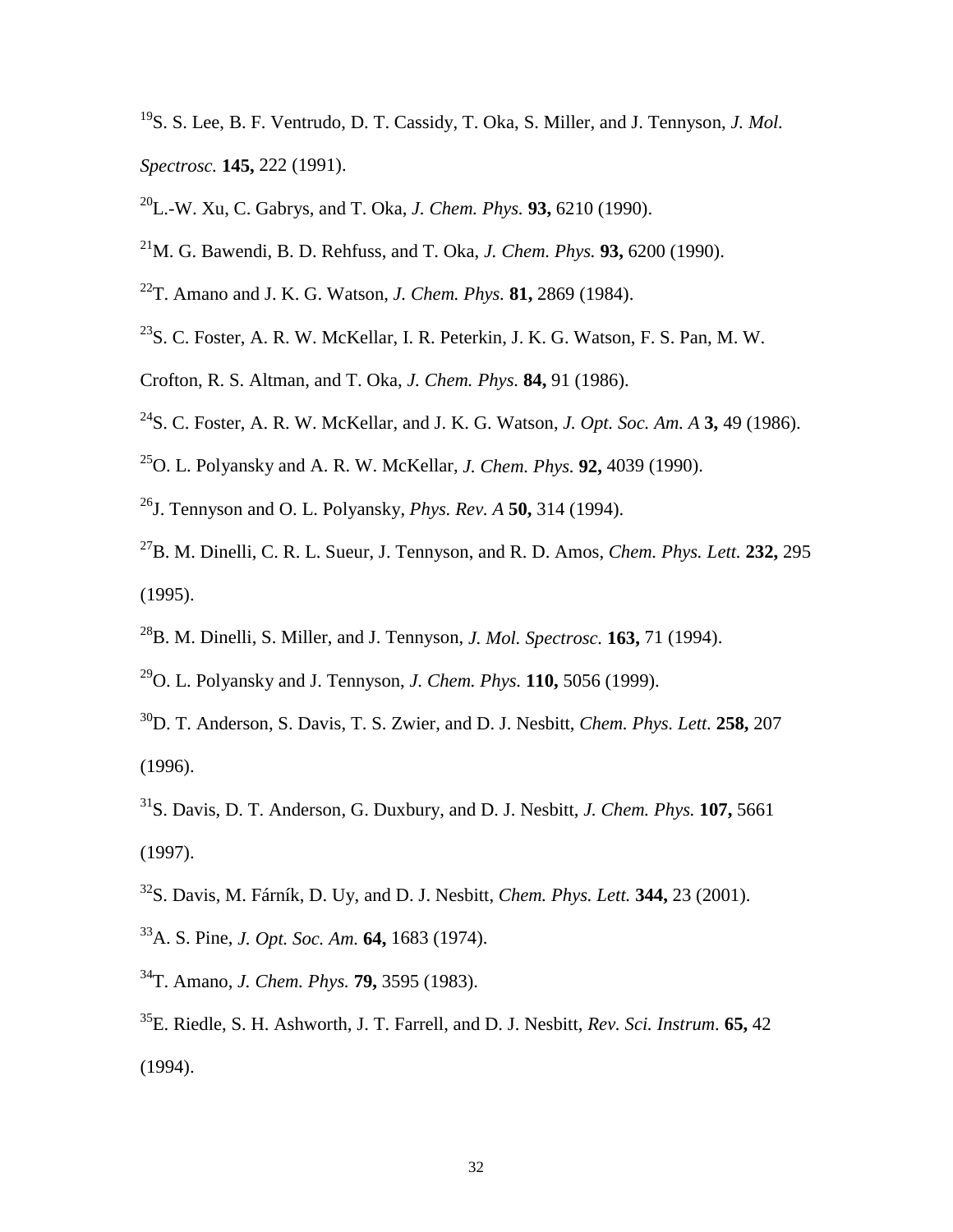- 36R. B. Leblanc, J. B. White, and P. F. Bernath, *J. Mol. Spectrosc.* **164,** 574 (1994).
- 37R. Rohse, W. Kutzelnigg, R. Jaquet, and W. Klopper, *J. Chem. Phys.* **101,** 2231 (1994).
- 38W. Cencek, J. Rychlewski, R. Jaquet, and W. Kutzelnigg, *J. Chem. Phys.* **108,** 2831 (1998).
- 39P. R. Bunker and R. E. Moss, *Mol. Phys.* **33,** 417 (1977).
- 40P. R. Bunker, C. J. McLarnon, and R. E. Moss, *Mol. Phys.* **33,** 425 (1977).
- 41R. E. Moss, *Mol. Phys.* **89,** 195 (1996).
- 42R. E. Moss and D. Jopling, *Chem. Phys. Lett.* **260,** 377 (1996).
- 43J. Tennyson, *work in progress* (2001).
- 44R. H. Judge and D. J. Clouthier, *Comp. Phys. Commun.* **135,** 293 (2001).
- 45K. Giles, N. G. Adams, and D. Smith, *J. Phys. Chem.* **96,** 7645 (1992).
- 46G. D. Carney, *Chem. Phys.* **54,** 103 (1980).
- 47K. P. Huber and G. Herzberg, *Molecular Spectra and Molecular Structure. IV.*
- *Constants of Diatomic Molecules* (Van Nostrand, New York, 1979).
- 48E. Herbst, *Astron. Astrophys.* **111,** 76 (1982).
- 49M. Quack, *Mol. Phys.* **34,** 477 (1977).
- 50D. Uy, M. Cordonnier, and T. Oka, *Phys. Rev. Lett.* **78,** 3844 (1997).
- 51D. Gerlich, *private communication* (2001).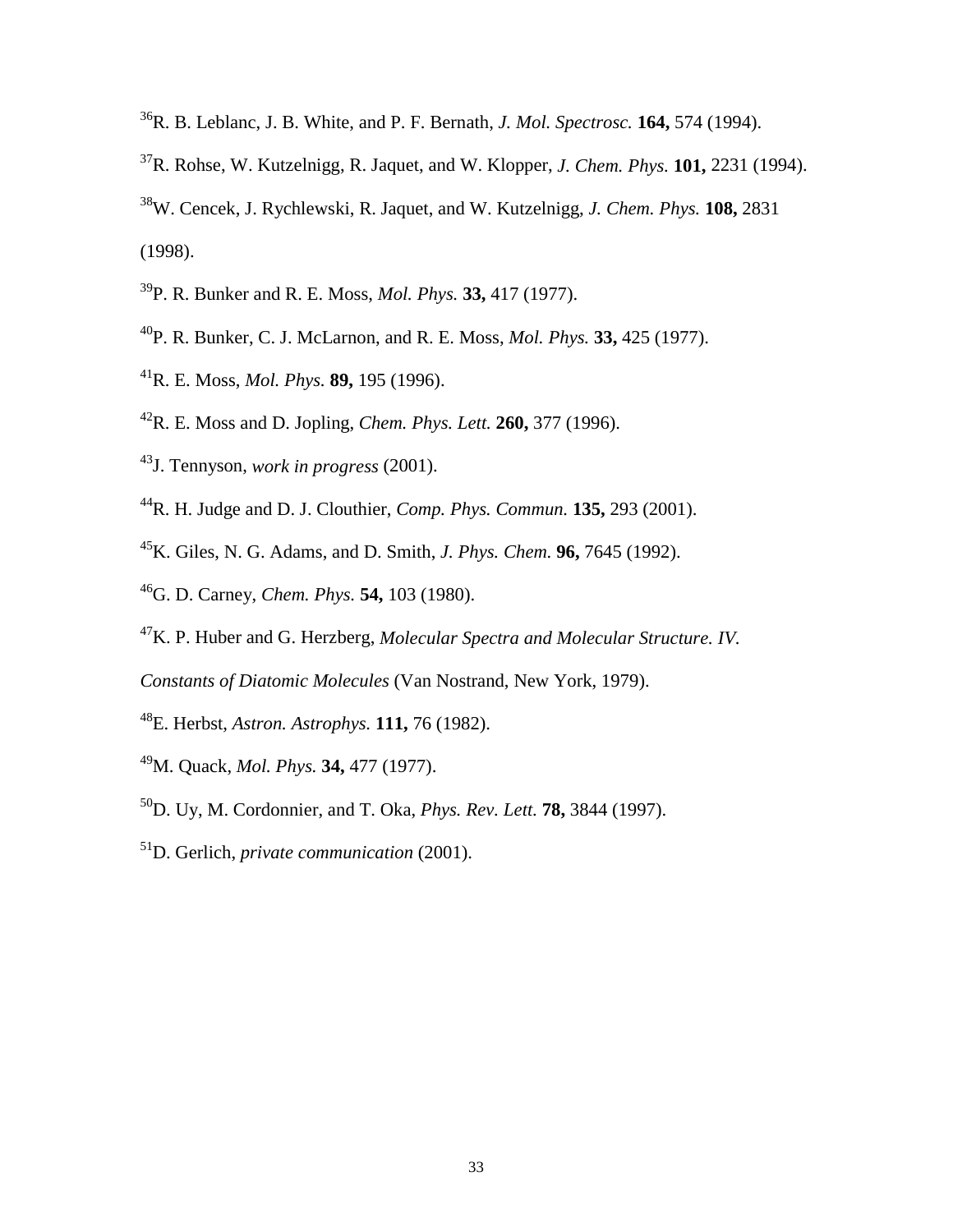### **TABLES**

| ortho/para   | vibration   | $J'_{Ka'Kc'} \leftarrow J''_{Ka''Kc''}$ | Wave number $\lceil$ cm <sup>-1</sup> $\rceil$ |               |                |
|--------------|-------------|-----------------------------------------|------------------------------------------------|---------------|----------------|
|              |             |                                         | $\lambda_{\rm exp}$                            | $\delta^{a)}$ | $\delta^{(b)}$ |
|              |             |                                         |                                                |               |                |
| p            | $2v_2$      | $1_{10}$ $\leftarrow$ $1_{01}$          | 3846.7864(43)                                  | $-0.040$      | $-0.023$       |
| $\mathbf{O}$ | $2v_2$      | $2_{02}(-1_{11})$                       | 3860.6596(30)                                  | $-0.039$      | $-0.017$       |
| $\mathbf{O}$ | $2v_2$      | $1_{11}$ $\leftarrow$ 0 <sub>00</sub>   | 3871.3773(13)                                  | $-0.046$      | $-0.030$       |
| p            | $2v_2$      | $2_{12}$ $\leftarrow$ $1_{01}$          | 3887.0520(21)                                  | $-0.039$      | $-0.017$       |
| $\mathbf{O}$ | $2v_3$      | $0_{00}$ $-1_{11}$                      | 3993.5179(9)                                   | 0.207         | $-0.033$       |
| p            | $2v_3$      | $1_{10} \leftarrow 1_{01}$              | 4066.1576(9)                                   | 0.204         | $-0.046$       |
| p            | $2v_3$      | $1_{01}$ $\leftarrow$ $1_{10}$          | 4000.4940(8)                                   | 0.127         | $-0.034$       |
| $\mathbf{O}$ | $2v_3$      | $2_{02}$ $\leftarrow$ 1 <sub>11</sub>   | 4047.8403(4)                                   | 0.130         | 0.002          |
| $\mathbf{O}$ | $2v_3$      | $1_{11}$ $\leftarrow$ 0 <sub>00</sub>   | 4062.8893(2)                                   | 0.083         | $-0.044$       |
| p            | $2v_3$      | $2_{12}$ $\leftarrow$ $1_{01}$          | 4062.9832(5)                                   | 0.087         | $-0.032$       |
| $\mathbf{O}$ | $V_2 + V_3$ | $1_{10}(-2_{11})$                       | 3982.7480(41)                                  | $-0.075$      | $-0.003$       |
| p            | $V_2 + V_3$ | $0_{00}$ $\leftarrow$ $1_{01}$          | 4025.8734(14)                                  | $-0.075$      | $-0.023$       |
| $\mathbf{O}$ | $V_2 + V_3$ | $1_{10}$ $-1_{11}$                      | 4069.8581(8)                                   | $-0.075$      | $-0.033$       |
|              |             |                                         | 4020.5342(27)                                  | 0.005         | $-0.040$       |
| p            | $V_2 + V_3$ | $1_{11}(-2_{12})$                       | 4121.7757(9)                                   | 0.026         | $-0.035$       |
| p            | $V_2 + V_3$ | $2_{11}$ $\leftarrow$ $1_{10}$          |                                                |               |                |
| $\mathbf{O}$ | $V2+V3$     | $1_{01} \leftarrow 2_{02}$              | 4021.2350(9)                                   | 0.050         | $-0.042$       |

**Table I:** Observed  $\lambda_{exp}$  line positions and their deviations  $\delta = \lambda_{exp} - \lambda_{calc}$  from calculated

values  $\lambda_{calc}$  for  $D_2H^+$ 

<sup>a)</sup> Calculated line position  $\lambda_{calc}$  using spectroscopically determined potentials.

b)  $λ_{calc}$  from *ab initio* calculations.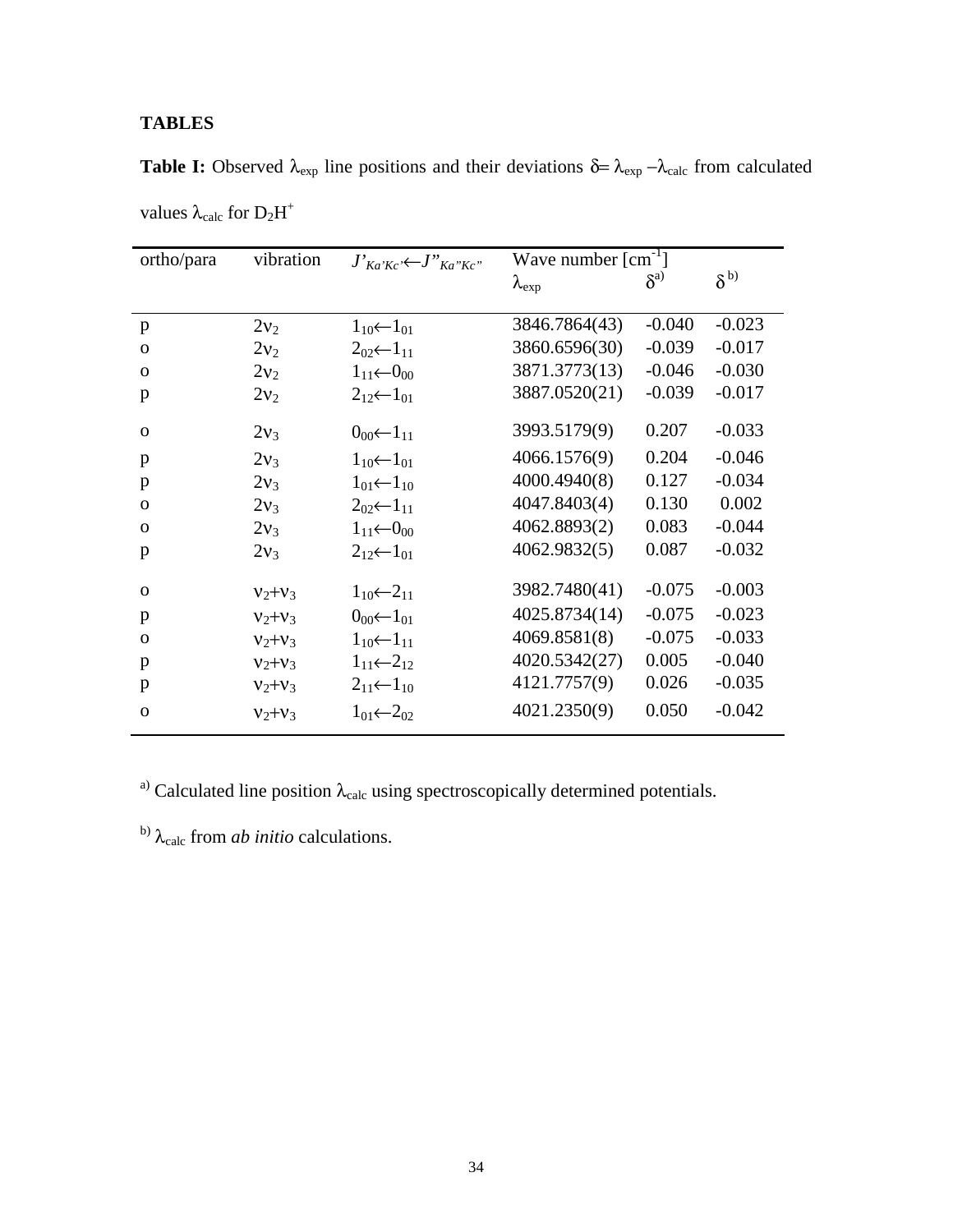| ortho/para  | vibration   | $J'_{Ka'Kc'} \leftarrow J''_{Ka''Kc''}$ | Wave number $\lceil$ cm <sup>-1</sup> $\rceil$ |               |                |
|-------------|-------------|-----------------------------------------|------------------------------------------------|---------------|----------------|
|             |             |                                         | $\lambda_{\rm exp}$                            | $\delta^{a)}$ | $\delta^{(b)}$ |
| $\Omega$    | $2v_2$      | $1_{11}$ $\leftarrow$ $1_{10}$          | 4271.0174(11)                                  | 0.142         | $-0.078$       |
| $\mathbf 0$ | $2v_2$      | $1_{10}(-1_{11})$                       | 4301.6315(17)                                  | 0.138         | $-0.089$       |
| $\Omega$    | $2v_2$      | $2_{12}(-1_{11})$                       | 4352.3589(7)                                   | 0.141         | $-0.071$       |
| $\Omega$    | $2v_2$      | $2_{11}$ $\leftarrow$ 1 <sub>10</sub>   | 4394.3288(11)                                  | 0.129         | $-0.082$       |
| $\Omega$    | $2v_3$      | $1_{11} \leftarrow 2_{12}$              | 4538.4054(24)                                  | $-0.149$      | 0.034          |
| $\Omega$    | $V_2 + V_3$ | $1_{01}$ $\leftarrow$ $1_{10}$          | 4422.7188(4)                                   | 0.021         | 0.013          |
| $\mathbf 0$ | $V_2 + V_3$ | $2_{02} \leftarrow 1_{11}$              | 4495.8809(11)                                  | $-0.007$      | 0.037          |
| p           | $V_2 + V_3$ | $1_{11} \leftarrow 0_{00}$              | 4512.5665(11)                                  | 0.016         | 0.013          |

**Table II:** Observed  $\lambda_{exp}$  line positions and their deviations  $\delta = \lambda_{exp} - \lambda_{calc}$  from calculated values  $\lambda_{calc}$  for  $H_2D^+$ 

a) Calculated line position  $λ_{calc}$  using spectroscopically determined potentials.

b) λ<sub>calc</sub> from *ab initio* calculations.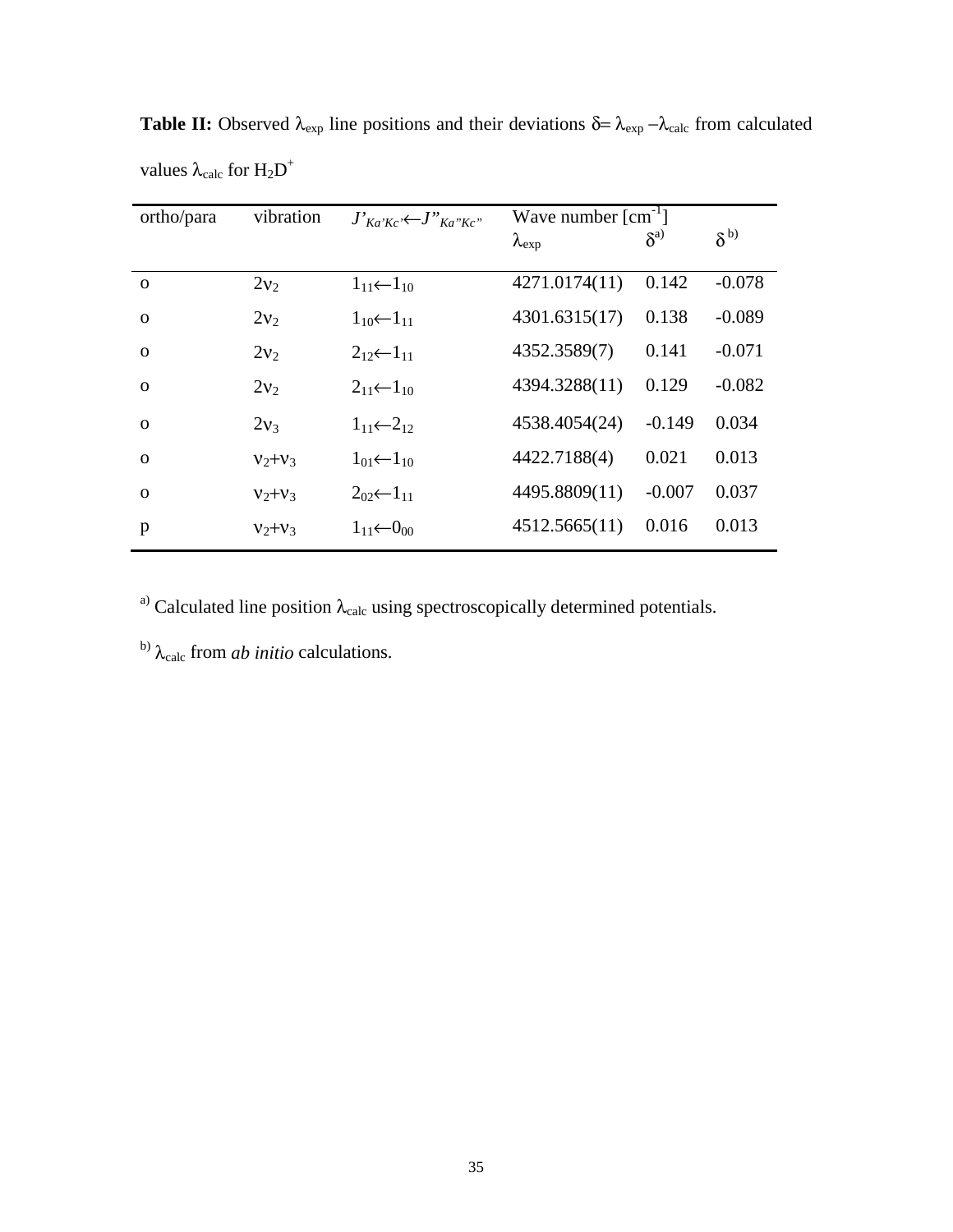| Reaction                                        | a)<br>Reaction enthalpy $\Delta H$<br>$\lceil$ cm <sup>-1</sup> $\rceil$ | Reaction rate coefficient<br>$[10^{-10}$ cm <sup>3</sup> s <sup>-1</sup> ] |           |              |
|-------------------------------------------------|--------------------------------------------------------------------------|----------------------------------------------------------------------------|-----------|--------------|
|                                                 |                                                                          | T[K]                                                                       | $300^{b}$ | $71^{\circ}$ |
| $H_3^+ + D_2 \rightarrow D_2H^+ + H_2$<br>(i)   | $-237$                                                                   | k <sub>I</sub>                                                             | 10        | 11           |
| $H_3^+$ + $D_2 \rightarrow H_2D^+$ + HD<br>(ii) | $-105$                                                                   | k <sub>2</sub>                                                             | 2.6       | 3.5          |
| $D_2H^+ + H_2 \rightarrow H_2D^+ + HD$ (iii)    | 132                                                                      | $k_3$                                                                      | 5.7       | 2.4          |
| $D_2H^+ + D_2 \rightarrow D_3^+ + HD$<br>(iv)   | $-106$                                                                   | $k_4$                                                                      | 5.2       | 8.7          |
| $H_2D^+ + H_2 \rightarrow H_3^+ + HD$<br>(v)    | 163                                                                      | k <sub>5</sub>                                                             | 5.3       | 2.0          |
| $H_2D^+ + D_2 \rightarrow D_2H^+ + HD$ (vi)     | $-74$                                                                    | $k_6$                                                                      | 6.5       | 7.0          |
| $H_2D^+ + D_2 \rightarrow D_3^+ + H_2$<br>(vii) | $-238$                                                                   | k <sub>7</sub>                                                             | 3.5       | 7.0          |
| $D_3^+ + H_2 \rightarrow D_2H^+ + HD$ (viii)    | 164                                                                      | $k_8$                                                                      | 2.9       | 1.7          |
| $D_2H^+ + H_2 \rightarrow H_3^+ + D_2$<br>(ix)  | 237                                                                      | $k_{-1}$                                                                   | 1.9       | 0.0          |
| $D_3^+ + H_2 \rightarrow H_2D^+ + D_2$<br>(x)   | 238                                                                      | $k_{-7}$                                                                   | 5.3       | 0.0          |

**Table III:** Ion-molecule reactions, enthalpies, and rate coefficients considered in a plasma chemistry model for the slit expansion discharge ion source

<sup>a)</sup>Reaction enthalpies calculated using zero-point energies of Carney<sup>46</sup> and Huber.<sup>47</sup>

<sup>b)</sup>All the rate coefficients at 300 K from Ref. 45.

<sup>c)</sup>Rate coefficients for exoergic reactions ( $k_1$ ,  $k_2$ ,  $k_4$ ,  $k_6$  and  $k_7$ ) at 71 K taken as reported at 80 K in Ref. 45, strongly endothermic reaction rates  $(k_1 \text{ and } k_2)$  set to zero,  $k_5$  fixed at theoretical value,<sup>48</sup> with  $k_3$  and  $k_8$  least squares fitted to the experimental data (see text for details).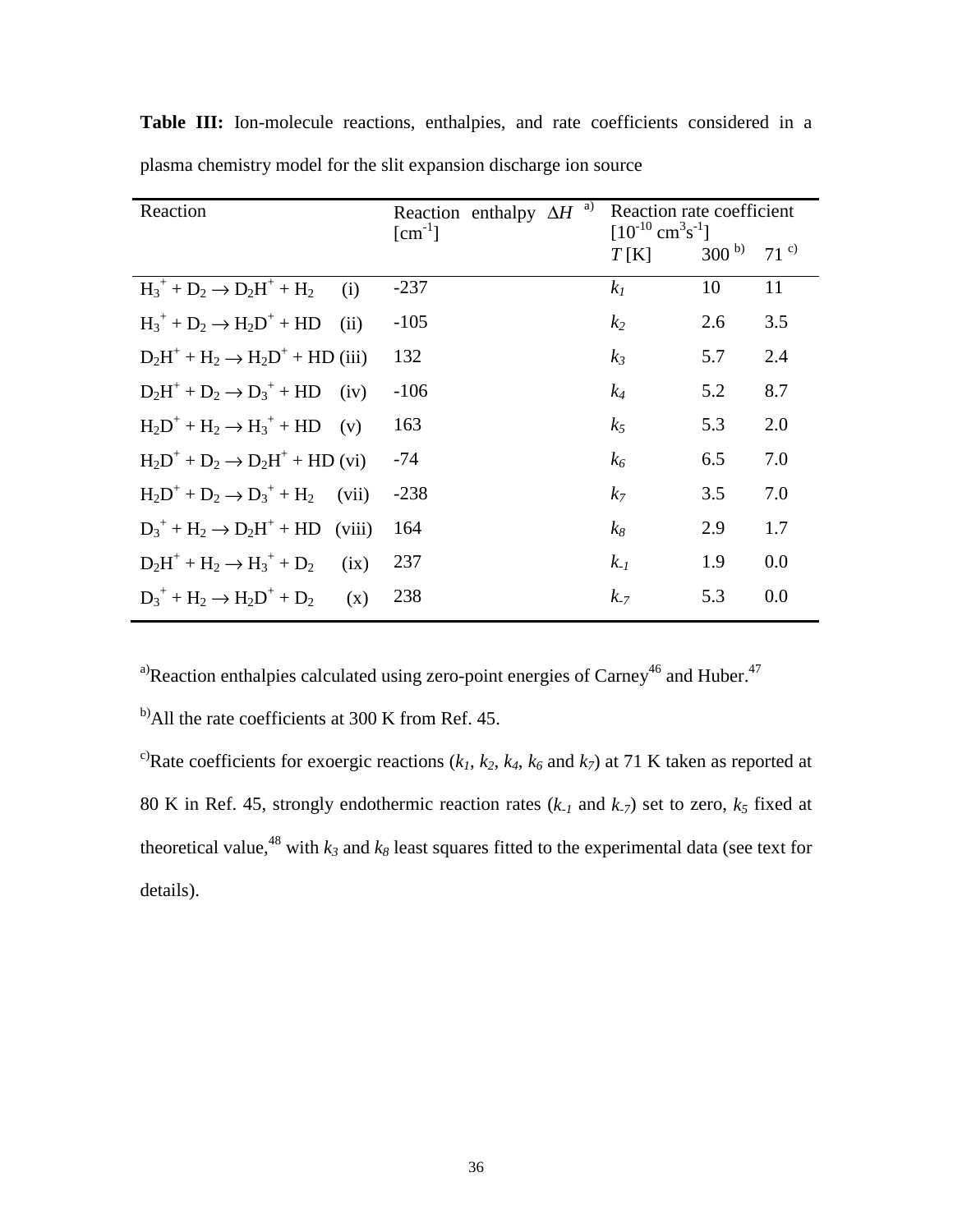### **Figure Captions**

**Fig. 1.** Examples of overtone (2 $v_3$ ) and combination band ( $v_2 + v_3$ ) absorption lines for  $H_2D^+$  and  $D_2H^+$  ions. Strongest and weakest absorption lines are shown to demonstrate the S/N dynamic range. Gaussian profiles are fitted through the experimental lines.

**Fig. 2.** Populations *N* of the lowest ortho (full symbols) and para (open symbols) states of  $H_2D^+$  (triangles) and  $D_2H^+$  (circles) ions as a function of the relative  $D_2$  concentration in the expansion. Populations are obtained from  $v_1$  fundamental excitation on  $2_{12} \leftarrow 1_{11}$  $(1_{01}$  ←  $0_{00})$  for ortho (para)  $H_2D^+$  and  $1_{11}$  ←  $0_{00}$  ( $2_{12}$  ←  $1_{01}$ ) for ortho (para)  $D_2H^+$ . The lowest  $H_2D^+$  para state  $(0_{00})$  population is scaled by five-fold to match the population of the lowest ortho state  $1_{11}$ . Similarly, the lowest  $D_2H^+$  para state  $(1_{01})$  population is scaled by 1.5 to match the lowest ortho state  $0_{00}$ .

Fig. 3. Boltzmann plots as a function of initial state internal energy for the  $D_2H^+$  ion. Full circles correspond to ortho states and open circles to para states. Both sets of data can be well described by a rotational temperature  $T_{rot}$ = 71(6) K.

**Fig. 4.** Overview of jet-cooled overtone  $(2v_2, 2v_3)$  and  $v_2 + v_3$  combination  $(v_2 + v_3)$ band spectra for  $D_2H^+$  (a) and  $H_2D^+$  (b).

**Fig. 5.** An experimental scan over two lines corresponding to  $2v_3 1_{11} \leftarrow 0_{00}$  and  $2_{12} \leftarrow 1_{01}$ transitions in  $D_2H^+$  ion. Full and open arrows indicate theoretical predictions based on